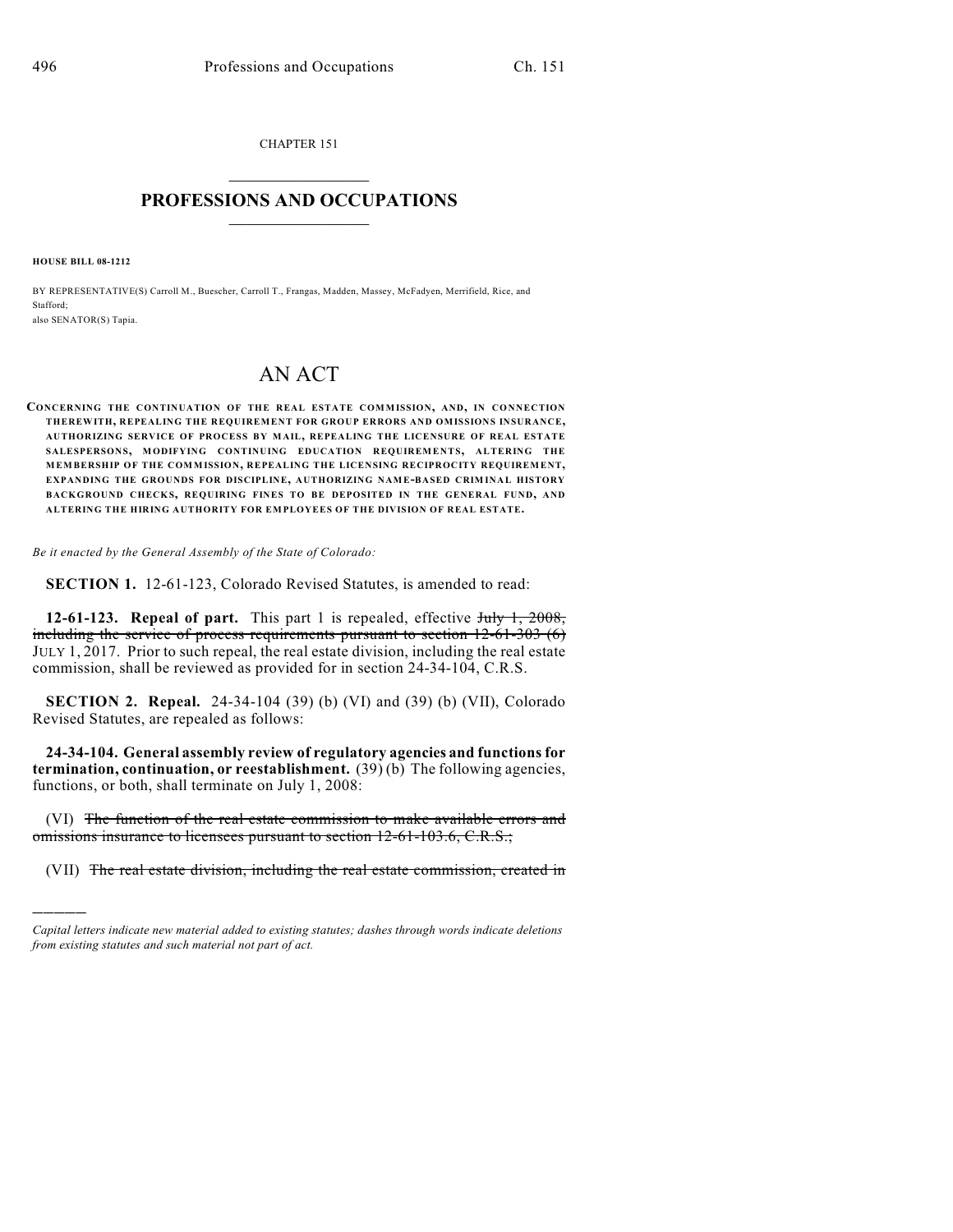part 1 of article 61 of title 12, C.R.S., including the service of process requirements pursuant to section  $12-61-303$  (6), C.R.S.;

**SECTION 3.** 24-34-104 (48), Colorado Revised Statutes, is amended BY THE ADDITION OF A NEW PARAGRAPH to read:

**24-34-104. General assembly review of regulatory agencies and functions for termination, continuation, or reestablishment.** (48) The following agencies, functions, or both, shall terminate on July 1, 2017:

(e) THE REAL ESTATE DIVISION, INCLUDING THE REAL ESTATE COMMISSION, CREATED IN PART 1 OF ARTICLE 61 OF TITLE 12, C.R.S.

**SECTION 4.** 12-61-103.6 (1) and (5), Colorado Revised Statutes, are amended to read:

**12-61-103.6. Errors and omissions insurance required - rules.** (1) Every licensee under this part 1, except an inactive broker or salesperson or an attorney licensee who maintains a policy of professional malpractice insurance which THAT provides coverage for errors and omissions for their activities as a licensee under this part 1, shall maintain errors and omissions insurance to cover all activities contemplated under parts 1 to 8 of this article. The commission shall make the errors and omissions insurance available to all licensees by contracting with an insurer for a group policy after a competitive bid process in accordance with article 103 of title 24, C.R.S. Any group policy obtained by the commission shall be available to all licensees with no right on the part of the insurer to cancel any licensee. Any licensee may obtain errors and omissions insurance independently if the coverage complies with the minimum requirements established by the commission.

(5) This section is repealed, effective July 1, 2008. Prior to such repeal, this function of the real estate commission shall be reviewed as provided for in section 24-34-104, C.R.S.

**SECTION 5.** 12-61-107 (2) and (3), Colorado Revised Statutes, are amended to read:

**12-61-107. Resident licensee - nonresident licensee - consent to service.** (2) Every applicant shall file an irrevocable consent that suits and actions may be commenced against such applicant in the proper courts of any county of this state in which a cause of action may arise and in which the plaintiffs may reside by the service of any process or pleading authorized by the laws of this state on the secretary of state, said consent stipulating and agreeing that such service or such process or pleading on said secretary shall be held in all courts to be as valid and binding as if due service had been made upon said applicant in the state of Colorado. Said instrument containing such consent shall be authenticated by the signature of the designated broker. IF A BROKER HAS NO REGISTERED AGENT REGISTERED IN THIS STATE, SUCH REGISTERED AGENT IS NOT LOCATED UNDER ITS REGISTERED AGENT NAME AT ITS REGISTERED AGENT ADDRESS, OR THE REGISTERED AGENT CANNOT WITH REASONABLE DILIGENCE BE SERVED, THE BROKER MAY BE SERVED BY REGISTERED MAIL OR BY CERTIFIED MAIL, RETURN RECEIPT REQUESTED,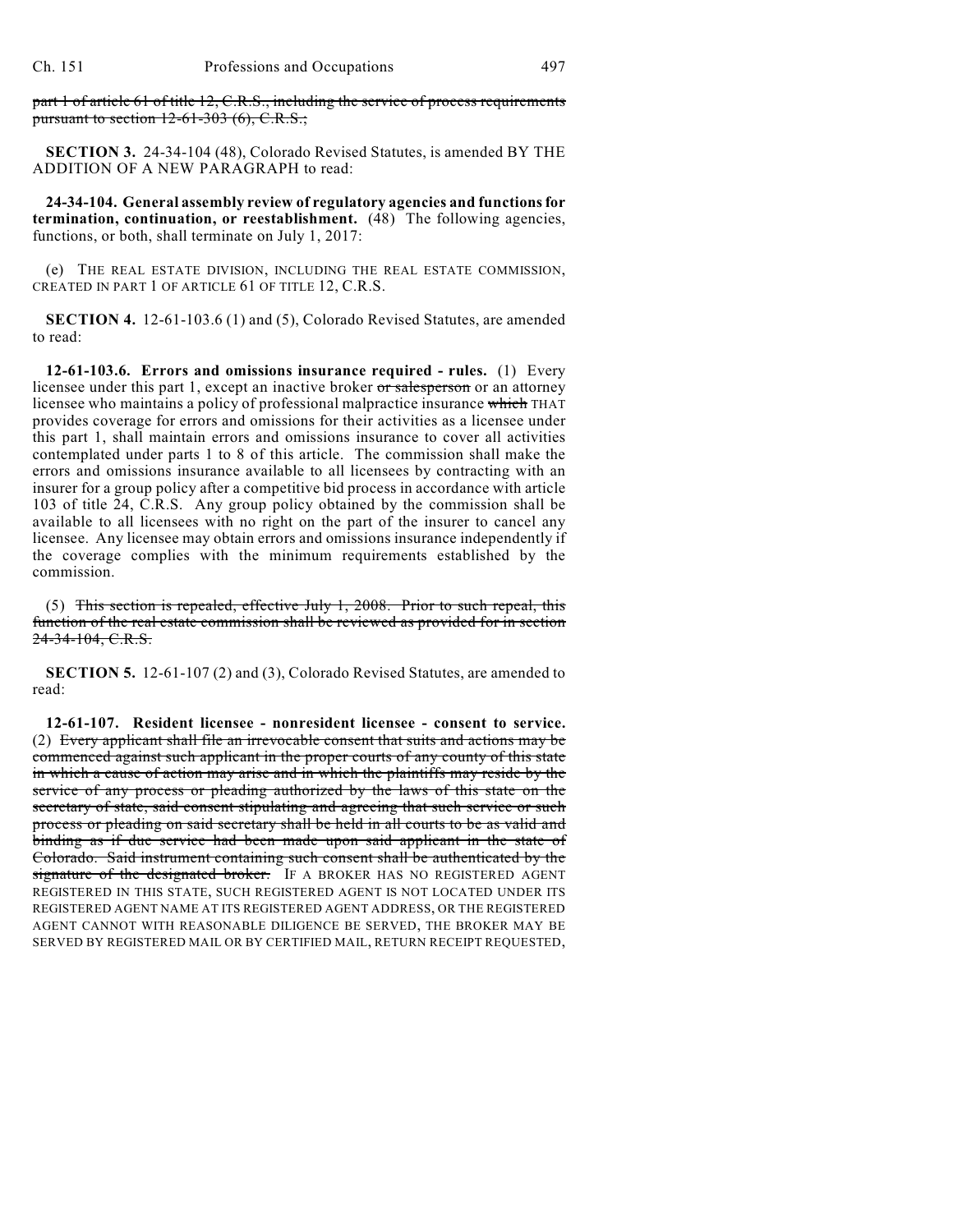ADDRESSED TO THE ENTITY AT ITS PRINCIPAL ADDRESS. SERVICE IS PERFECTED UNDER THIS SUBSECTION (2) AT THE EARLIEST OF:

(a) THE DATE THE BROKER RECEIVES THE PROCESS, NOTICE, OR DEMAND;

(b) THE DATE SHOWN ON THE RETURN RECEIPT, IF SIGNED BY OR ON BEHALF OF THE BROKER; OR

(c) FIVE DAYS AFTER MAILING.

(3) All such applications shall contain a certification that the broker is authorized to act for the corporation. In case any process or pleading mentioned in this part 1 is served upon the secretary of state, it shall be by duplicate copies, one of which shall be filed in the office of said secretary and the other immediately forwarded by certified mail to the main office of the applicant against which said process or pleading is directed.

**SECTION 6.** 12-61-303 (6), Colorado Revised Statutes, is amended to read:

**12-61-303. Simplified procedure - application for administrative order for payment from the fund - rules.** (6) (a) SERVICE UPON any real estate broker or real estate salesperson who is licensed or who renews a license under part 1 of this article on or after January 1, 1972 2008, and upon whom personal service cannot be made with reasonable diligence shall be deemed to have appointed the secretary of state as agent for service of process for purposes of actions and applications filed against said broker or salesperson pursuant to this part 3. Service of process upon such persons shall be made as nearly as practicable in the manner prescribed by section 7-105-104, C.R.S. The burden shall be upon the applicant to show that personal service cannot be made with reasonable diligence UPON THE REGISTERED AGENT OF SUCH REAL ESTATE BROKER. IF THE REAL ESTATE BROKER HAS NO REGISTERED AGENT, THE REGISTERED AGENT IS NOT LOCATED UNDER ITS REGISTERED AGENT NAME AT ITS REGISTERED AGENT ADDRESS, OR THE REGISTERED AGENT CANNOT WITH REASONABLE DILIGENCE BE SERVED, THE REAL ESTATE BROKER MAY BE SERVED BY REGISTERED MAIL OR BY CERTIFIED MAIL, RETURN RECEIPT REQUESTED, ADDRESSED TO THE ENTITY AT ITS PRINCIPAL ADDRESS. SERVICE IS PERFECTED UNDER THIS SUBSECTION (6) AT THE EARLIEST OF:

(I) THE DATE THE REAL ESTATE BROKER RECEIVES THE PROCESS, NOTICE, OR DEMAND;

(II) THE DATE SHOWN ON THE RETURN RECEIPT, IF SIGNED BY OR ON BEHALF OF THE REAL ESTATE BROKER; OR

(III) FIVE DAYS AFTER MAILING.

(b)  $(H)$  This subsection  $(6)$  is repealed, effective July 1, 2008.

(II) Prior to such repeal, the provisions of this subsection (6) shall be reviewed as provided for in section 24-34-104, C.R.S.

**SECTION 7.** 12-61-101, Colorado Revised Statutes, is amended to read: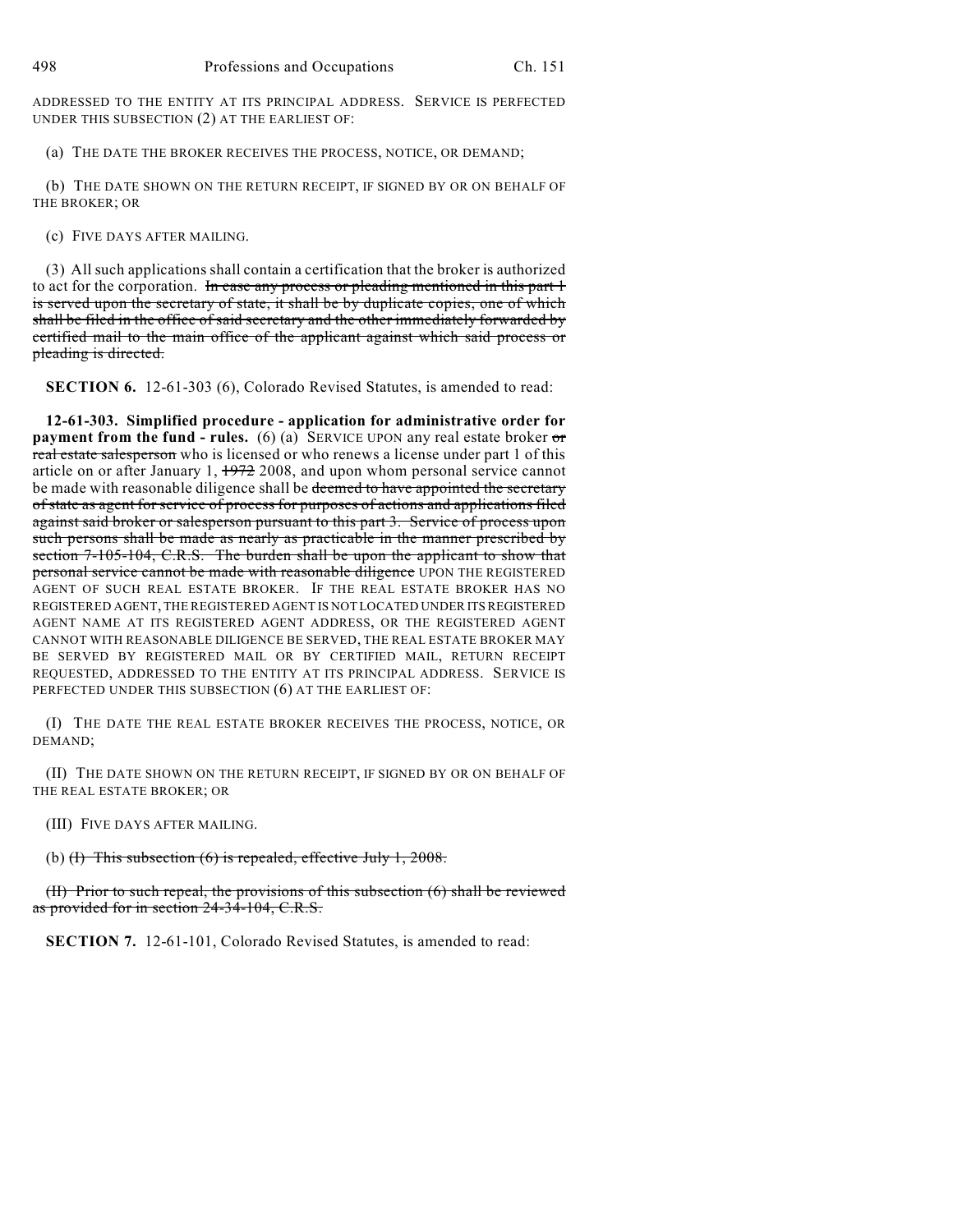**12-61-101. Definitions.** As used in this part 1, unless the context otherwise requires:

(1) "Employing real estate broker" or "employing broker" means a broker who is shown in real estate commission records as employing or engaging another broker.

(1.3) "Limited liability company" shall have the same meaning as it is given in section 7-80-102 (7), C.R.S.

(1.5) "Option dealer" means any person, firm, partnership, limited liability company, association, or corporation who, directly or indirectly, takes, obtains, or uses an option to purchase, exchange, rent, or lease real property or any interest therein with the intent or for the purpose of buying, selling, exchanging, renting, or leasing said real property or interest therein to another or others whether or not said option is in that person's or its name and whether or not title to said property passes through the name of said person, firm, partnership, limited liability company, association, or corporation in connection with the purchase, sale, exchange, rental, or lease of said real property or interest therein.

(1.7) "Partnership" includes, but is not limited to, a registered limited liability partnership.

(2) (a) "Real estate broker" or "broker" means any person, firm, partnership, limited liability company, association, or corporation who, in consideration of compensation by fee, commission, salary, or anything of value or with the intention of receiving or collecting such compensation, engages in or offers or attempts to engage in, either directly or indirectly, by a continuing course of conduct or by any single act or transaction, any of the following acts:

 $(a)$  (I) Selling, exchanging, buying, renting, or leasing real estate, or interest therein, or improvements affixed thereon;

 $(\rightarrow)$  (II) Offering to sell, exchange, buy, rent, or lease real estate, or interest therein, or improvements affixed thereon;

 $\overline{(c)}$  (III) Selling or offering to sell or exchange an existing lease of real estate, or interest therein, or improvements affixed thereon;

 $(d)$  (IV) Negotiating the purchase, sale, or exchange of real estate, or interest therein, or improvements affixed thereon;

 $(e)$  (V) Listing, offering, attempting, or agreeing to list real estate, or interest therein, or improvements affixed thereon for sale, exchange, rent, or lease;

 $(f)$  (VI) Auctioning or offering, attempting, or agreeing to auction real estate, or interest therein, or improvements affixed thereon;

 $\left(\frac{g}{g}\right)$  (VII) Buying, selling, offering to buy or sell, or otherwise dealing in options on real estate, or interest therein, or improvements affixed thereon or acting as an "option dealer";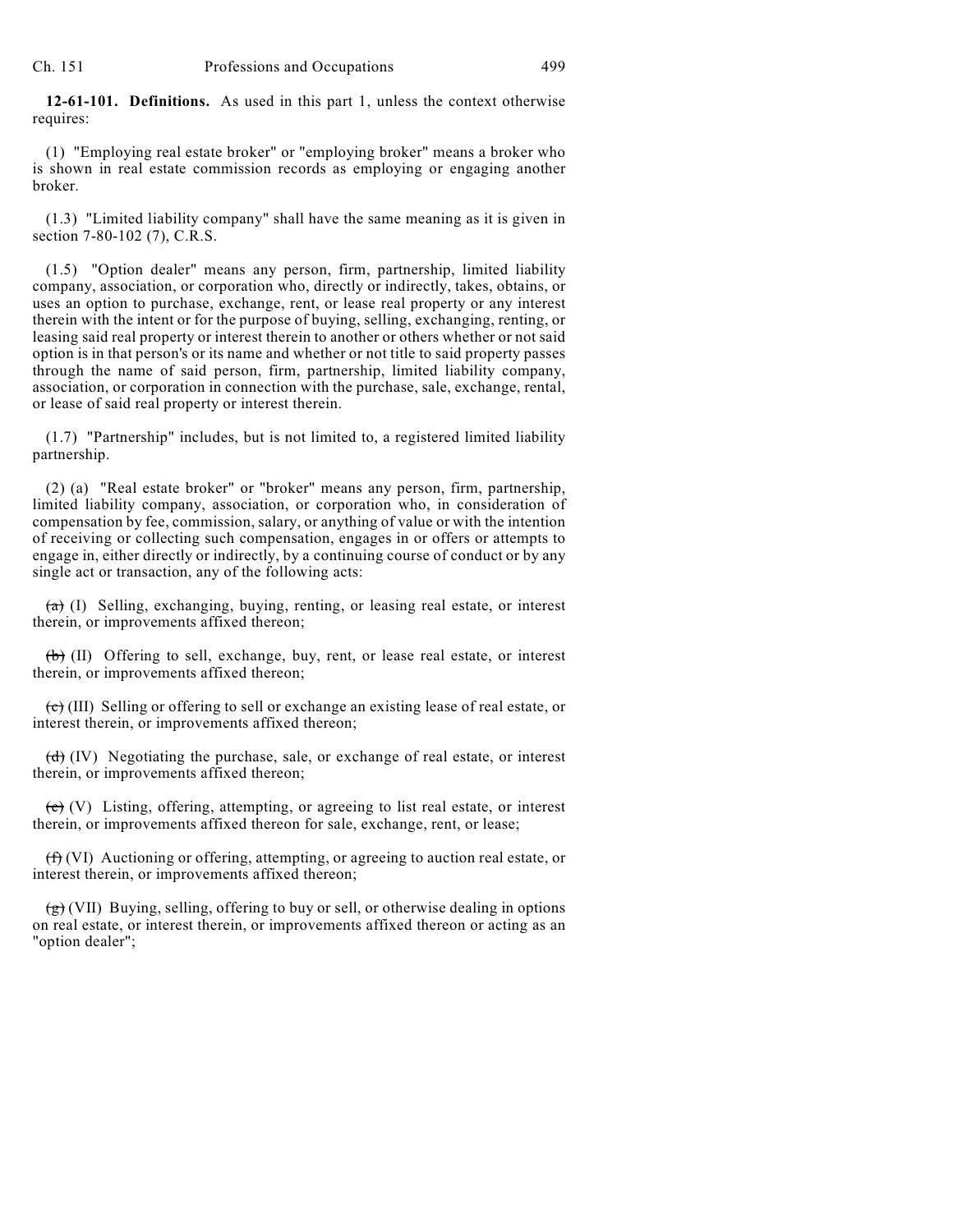$\left(\frac{h}{h}\right)$  (VIII) Performing any of the foregoing acts as an employee of, or in behalf of, the owner of real estate, or interest therein, or improvements affixed thereon at a salary or for a fee, commission, or other consideration;

 $(H)$  (IX) Negotiating or attempting or offering to negotiate the listing, sale, purchase, exchange, or lease of a business or business opportunity or the goodwill thereof or any interest therein when such act or transaction involves, directly or indirectly, any change in the ownership or interest in real estate, or in a leasehold interest or estate, or in a business or business opportunity which owns an interest in real estate or in a leasehold unless such act is performed by any broker-dealer licensed under the provisions of article 51 of title 11, C.R.S., who is actually engaged generally in the business of offering, selling, purchasing, or trading in securities or any officer, partner, salesperson, employee, or other authorized representative or agent thereof;

 $\overleftrightarrow{H}$  (X) Soliciting a fee or valuable consideration from a prospective tenant for furnishing information concerning the availability of real property, including apartment housing which may be leased or rented as a private dwelling, abode, or place of residence. Any person, firm, partnership, limited liability company, association, or corporation or any employee or authorized agent thereof engaged in the act of soliciting a fee or valuable consideration from any person other than a prospective tenant for furnishing information concerning the availability of real property, including apartment housing which may be leased or rented as a private dwelling, abode, or place of residence, is exempt from this definition of "real estate broker" or "broker". This exemption applies only in respect to the furnishing of information concerning the availability of real property.

(3) "Real estate salesperson" or "salesperson" means any person employed or engaged by or on behalf of a licensed real estate broker to do or deal in any activity of a real estate broker, as defined in subsection  $(1.5)$  or  $(2)$  of this section, for compensation or otherwise.

 $(4)$  (b) "Real estate salesperson" or "Real estate broker" does not apply to any of the following:

 $(a)$  (I) Any attorney-in-fact acting without compensation under a power of attorney, duly executed by an owner of real estate, authorizing the consummation of a real estate transaction;

 $\left(\frac{1}{b}\right)$  (II) Any public official in the conduct of his OR HER official duties;

 $\overline{(c)}$  (III) Any receiver, trustee, administrator, conservator, executor, or guardian acting under proper authorization;

 $(d)$  (IV) Any person, firm, partnership, limited liability company, or association acting personally or a corporation acting through its officers or regular salaried employees, on behalf of that person or on its own behalf as principal in acquiring or in negotiating to acquire any interest in real estate;

 $(e)(V)$  An attorney-at-law in connection with his OR HER representation of clients in the practice of law;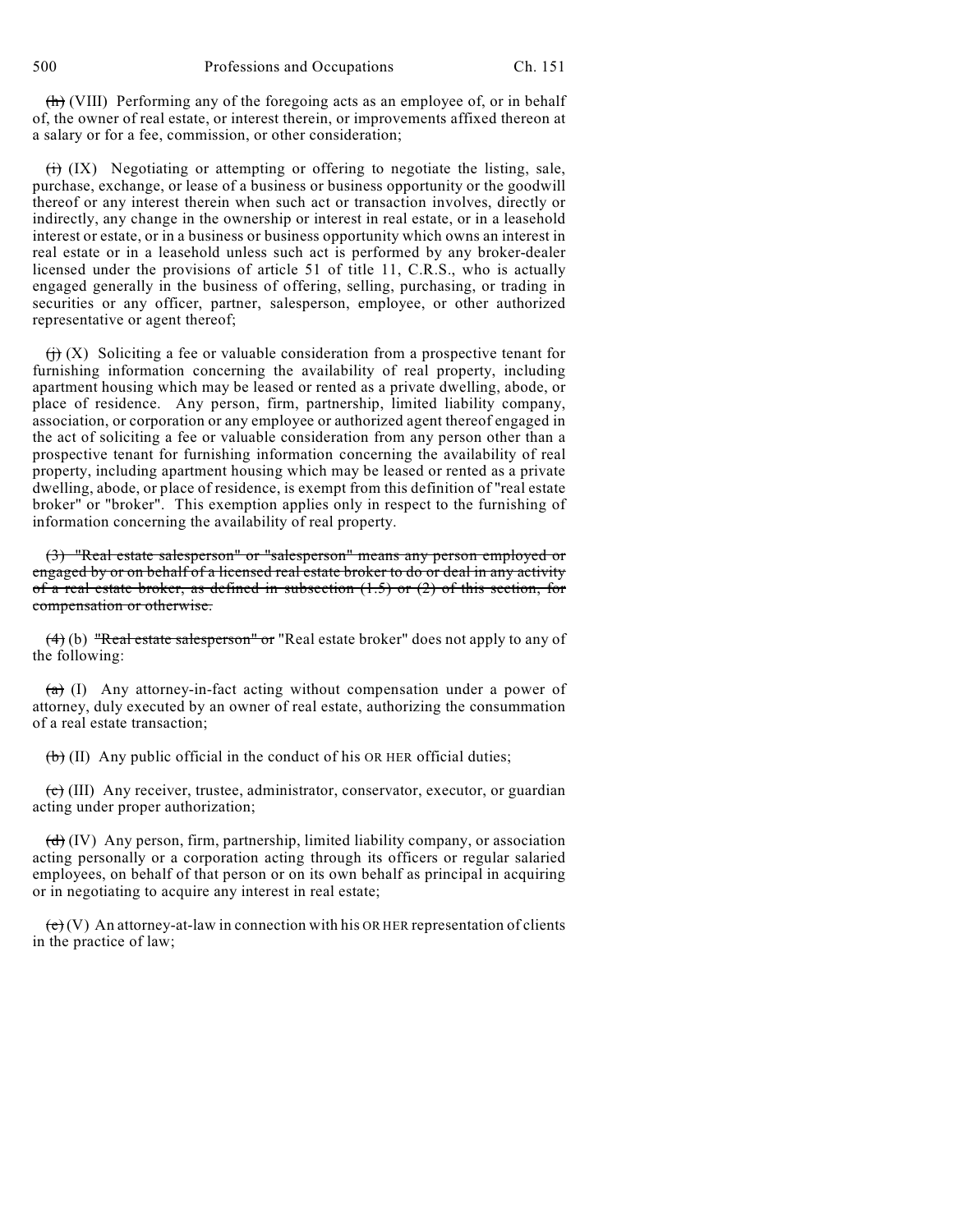(f) (VI) Any person, firm, partnership, limited liability company, association, or corporation, or any employee or authorized agent thereof, engaged in the act of negotiating, acquiring, purchasing, assigning, exchanging, selling, leasing, or dealing in oil and gas or other mineral leases or interests therein or other severed mineral or royalty interests in real property, including easements, rights-of-way, permits, licenses, and any other interests in real property for or on behalf of a third party, for the purpose of, or facilities related to, intrastate and interstate pipelines for oil, gas, and other petroleum products, flow lines, gas gathering systems, and natural gas storage and distribution;

 $\left(\frac{g}{g}\right)$  (VII) A natural person acting personally with respect to property owned or leased by that person or a natural person who is a general partner of a partnership, a manager of a limited liability company, or an owner of twenty percent or more of such partnership or limited liability company, and authorized to sell or lease property owned by such partnership or limited liability company, except as provided in subsection (1.5) of this section;

 $\langle h \rangle$  (VIII) A corporation with respect to property owned or leased by it, acting through its officers or regular salaried employees, when such acts are incidental and necessary in the ordinary course of the corporation's business activities of a non-real estate nature (but only if the corporation is not engaged in the business of land transactions), except as provided in subsection (1.5) of this section. For the purposes of this paragraph (h) SUBPARAGRAPH (VIII), the term "officers or regular salaried employees" means persons regularly employed who derive not less than seventy-five percent of their compensation from the corporation in the form of salaries.

 $\overleftrightarrow{(ii)}$  (IX) A principal officer of any corporation with respect to property owned by it when such property is located within the state of Colorado and when such principal officer is the owner of twenty percent or more of the outstanding stock of such corporation, except as provided in subsection (1.5) of this section, but this exemption does not include any corporation selling previously occupied one-family and two-family dwellings;

 $\overleftrightarrow{H}$  (X) A sole proprietor, corporation, partnership, or limited liability company, acting through its officers or partners, or through regular salaried employees, with respect to property owned or leased by such sole proprietor, corporation, partnership, or limited liability company on which has been or will be erected a commercial, industrial, or residential building which has not been previously occupied and where the consideration paid for such property includes the cost of such building, payable, less deposit or down payment, at the time of conveyance of such property and building;

 $(k)$  (XI) (A) A corporation, partnership, or limited liability company acting through its officers, partners, managers, or regularly salaried employees receiving no additional compensation therefor, or its wholly owned subsidiary or officers, partners, managers, or regular salaried employees thereof receiving no additional compensation, with respect to property located in Colorado which is owned or leased by such corporation, partnership, or limited liability company and on which has been or will be erected a shopping center, office building, or industrial park when such shopping center, office building, or industrial park is sold, leased, or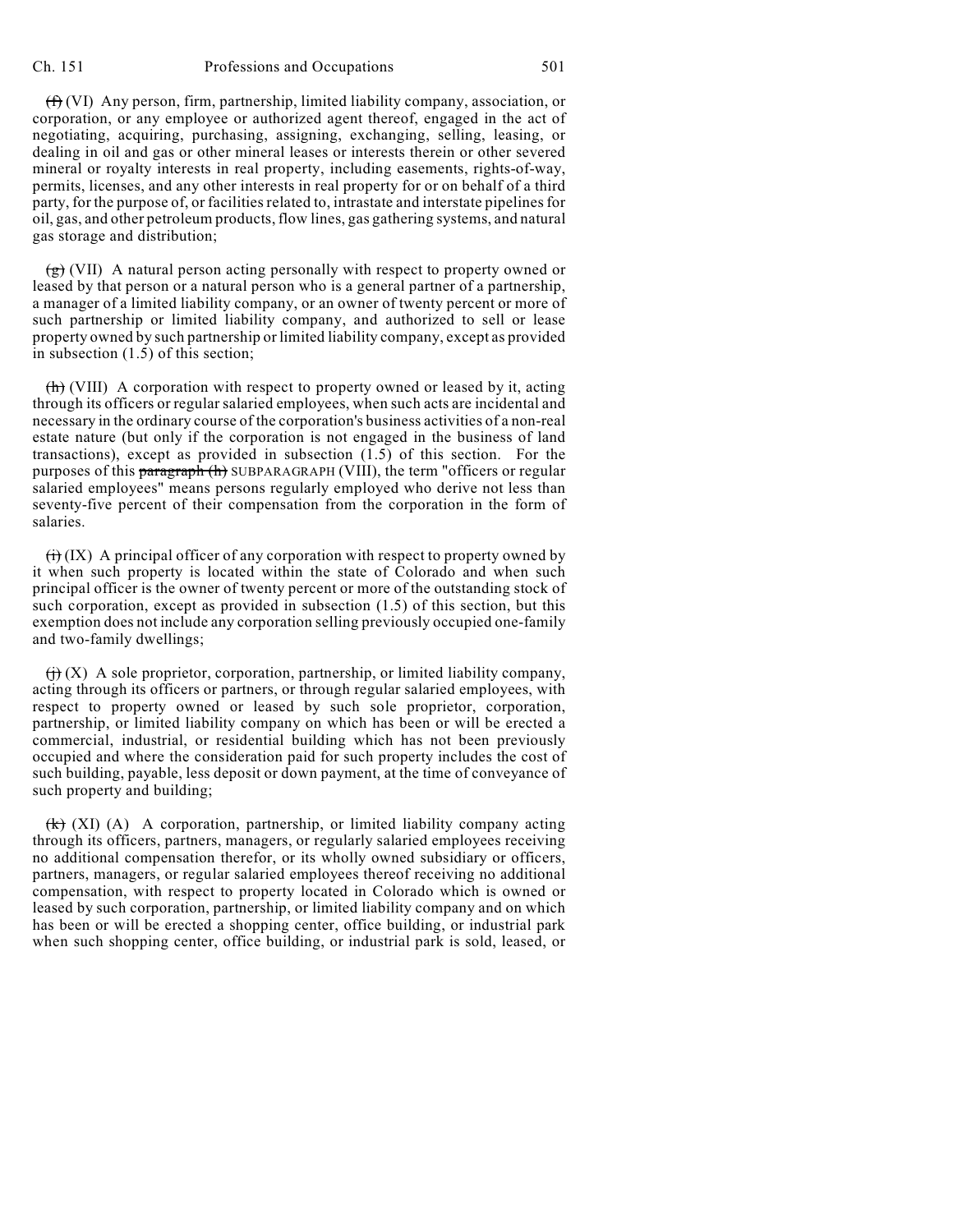otherwise offered for sale or lease in the ordinary course of the business of such corporation, partnership, limited liability company, or wholly owned subsidiary.

(B) For the purposes of this  $\frac{1}{2}$  paragraph (k) SUBPARAGRAPH (XI), "shopping center" means land on which buildings are or will be constructed which are used for commercial and office purposes around or adjacent to which off-street parking is provided; "office building" means a building used primarily for office purposes; and "industrial park" means land on which buildings are or will be constructed for warehouse, research, manufacturing, processing, or fabrication purposes.

 $(H)$  (XII) A regularly salaried employee of an owner of an apartment building or complex who acts as an on-site manager of such an apartment building or complex. This exemption applies only in respect to the customary duties of an on-site manager performed for his OR HER employer.

 $(m)$  (XIII) A regularly salaried employee of an owner of condominium units who acts as an on-site manager of such units. For purposes of this paragraph (m) SUBPARAGRAPH (XIII) only, the term "owner" includes a homeowners' association formed and acting pursuant to its recorded condominium declaration and bylaws. This exemption applies only in respect to the customary duties of an on-site manager performed for his OR HER employer.

 $\left( \frac{m}{n} \right)$  (XIV) A real estate broker licensed in another state who receives a share of a commission or finder's fee on a cooperative transaction from a licensed Colorado real estate broker;

## (o) Repealed.

 $\left(\mathbf{p}\right)(\mathrm{X}\mathrm{V})$  A sole proprietor, corporation, partnership, or limited liability company, acting through its officers, partners, or regularly salaried employees, with respect to property located in Colorado, where the purchaser of such property is in the business of developing land for residential, commercial, or industrial purposes;

 $\overline{(q)}$  (XVI) Any person, firm, partnership, limited liability company, association, or corporation, or any employee or authorized agent thereof, engaged in the act of negotiating, purchasing, assigning, exchanging, selling, leasing, or acquiring rights-of-way, permits, licenses, and any other interests in real property for or on behalf of a third party for the purpose of, or facilities related to:

 $(H)$  (A) Telecommunication lines;

 $(H)$  (B) Wireless communication facilities;

 $(HH)(C)$  CATV;

 $(HV)(D)$  Electric generation, transmissions TRANSMISSION, and distribution lines;

 $(\forall)$  (E) Water diversion, collection, distribution, treatment, and storage or use; and

(VI) (F) Transportation, so long as such person, firm, partnership, limited liability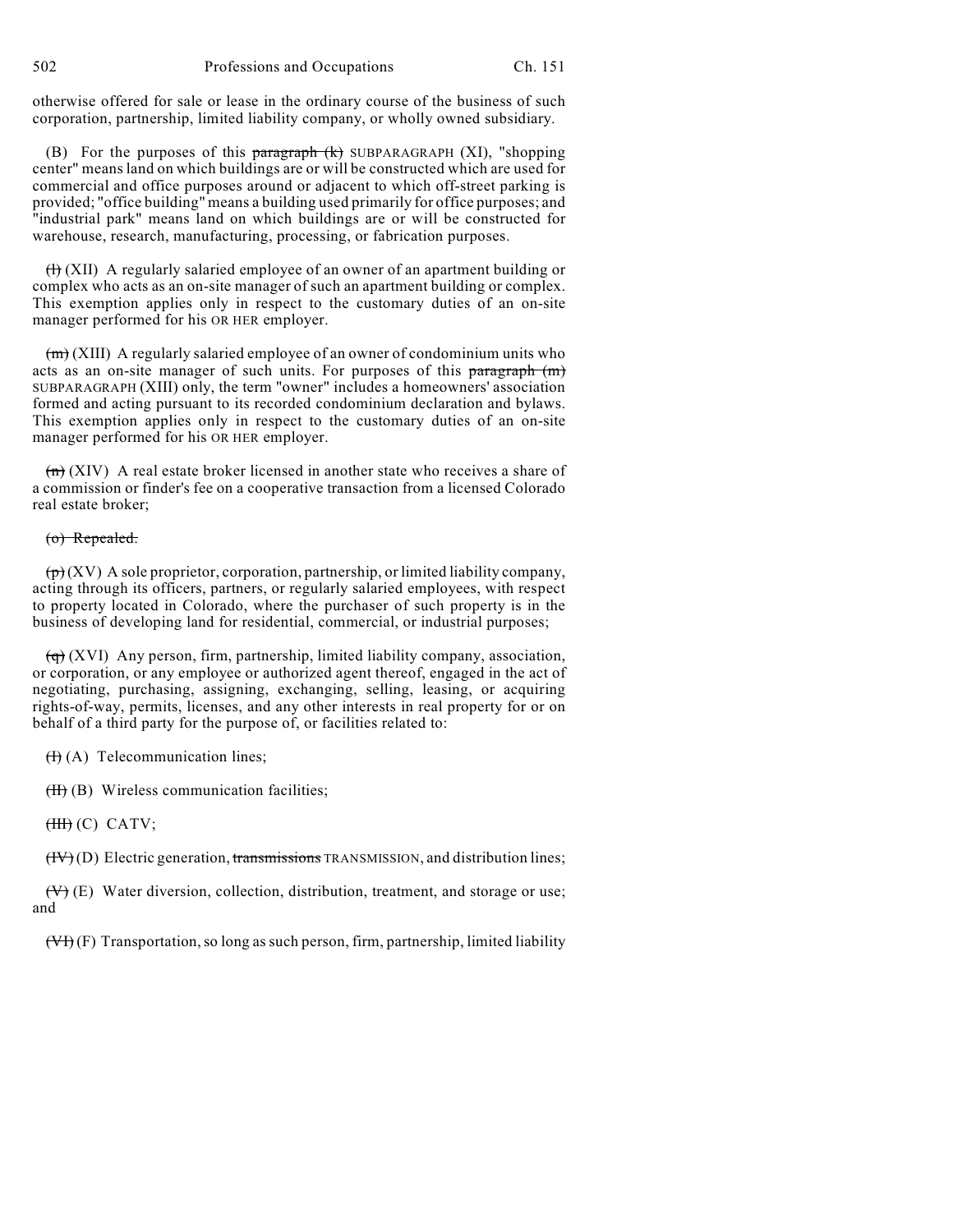company, association, or corporation, including any employee or authorized agent thereof, does not represent any displaced person or entity as an agent thereof in the purchase, sale, or exchange of real estate, or an interest therein, resulting from residential or commercial relocations required under any transportation project, regardless of the source of public funding.

**SECTION 8.** 12-61-102, Colorado Revised Statutes, is amended to read:

**12-61-102. License required.** It is unlawful for any person, firm, partnership, limited liability company, association, or corporation to engage in the business or capacity of real estate broker or real estate salesperson in this state without first having obtained a license from the real estate commission. No person shall be granted a license until such person establishes compliance with the provisions of this part 1 concerning education, experience, and testing; truthfulness and honesty and otherwise good moral character; and, in addition to any other requirements of this section, competency to transact the business of a real estate broker or real estate salesperson in such manner as to safeguard the interest of the public and only after satisfactory proof of such qualifications, together with the application for such license, is filed in the office of the commission. In determining such person's character, the real estate commission shall be governed by the provisions of section 24-5-101, C.R.S.

**SECTION 9.** 12-61-103 (6) (c) (I), (6) (c) (II), (9), and (10), Colorado Revised Statutes, are amended to read:

**12-61-103. Application for license - rules.** (6) (c) In addition to all other applicable requirements, the following provisions apply to brokers that did not hold a current and valid broker's license on December 31, 1996:

(I) No such broker shall engage in an independent brokerage practice without first having served actively as a real estate broker or salesperson for at least two years. The commission shall adopt rules requiring an employing broker to ensure that a high level of supervision is exercised over such a broker during such two-year period.

(II) No such broker shall employ another broker or salesperson without first having completed twenty-four clock hours of instruction, or the equivalent in correspondence hours, as approved by the commission, in brokerage administration.

(9) No license for a broker registered as being in the employ of another broker and no real estate salesperson's license shall be issued to a partnership, a limited liability company, or a corporation or under a fictitious name or trade name; except that a MARRIED woman may elect to use her birth name.

(10) No person shall be licensed as a real estate broker or salesperson under more than one name, and no person shall conduct or promote a real estate brokerage business except under the name under which such person is licensed.

**SECTION 10. Repeal.** 12-61-103.5, Colorado Revised Statutes, is repealed as follows: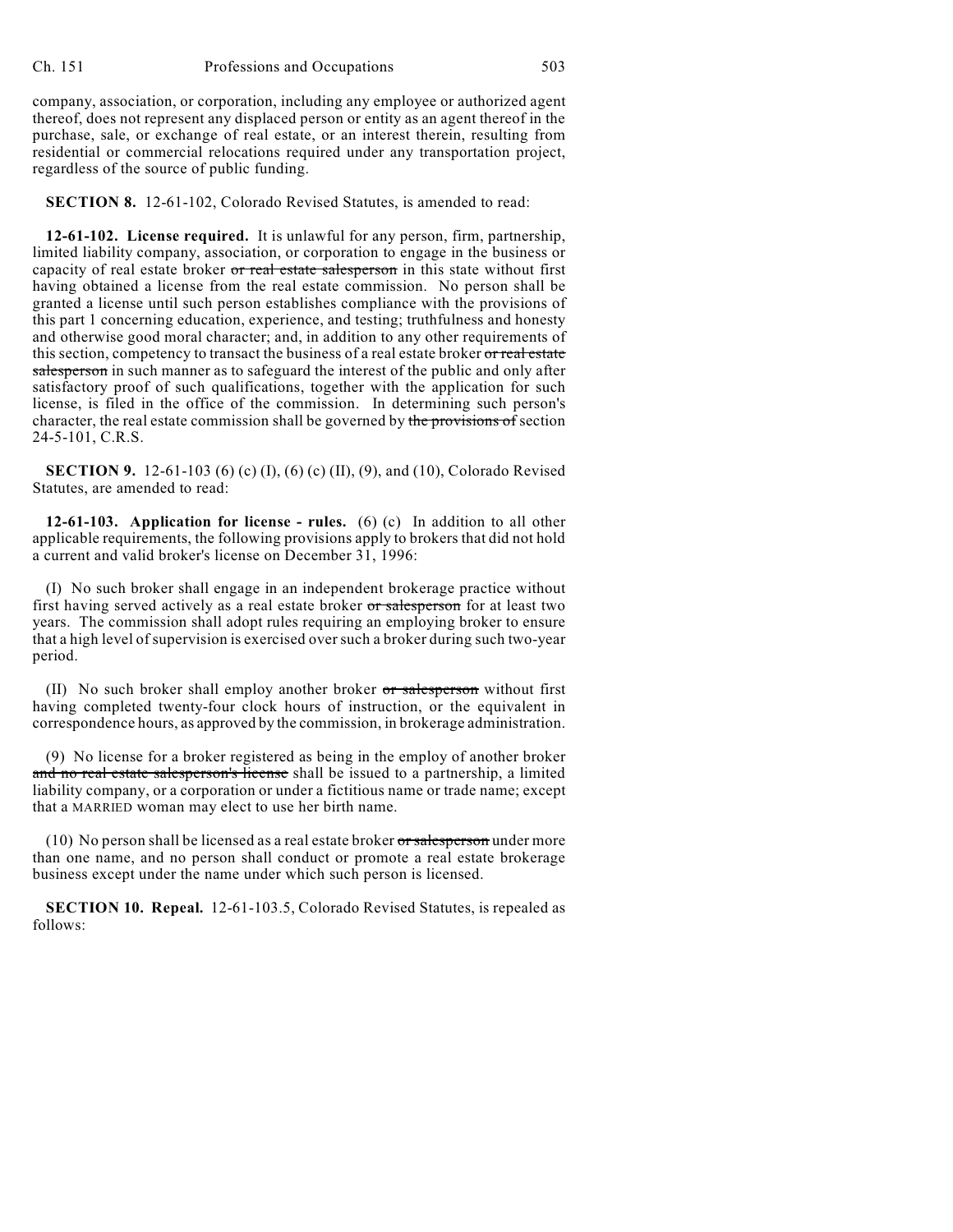**12-61-103.5. Transitional provisions - holders of existing salesperson's licenses.** (1) Effective January 1, 1997, the real estate commission shall no longer issue a real estate salesperson's license.

(2) A holder of a salesperson's license who wishes to renew on active status for the year 2000 or any subsequent year must renew, if at all, as brokers and shall be issued a real estate broker's license in lieu of a renewed salesperson's license upon meeting either of the following two alternative requirements:

(a) Passage of the Colorado portion of the real estate broker's license examination during the three-year period immediately preceding the application for renewal; or

(b) Successful completion of a course of study approved by the commission and consisting of twenty-four clock hours of instruction, including instruction in closings and contract preparation, within the three-year period immediately preceding the application for renewal. Such course shall be in lieu of the continuing education requirements of sections 12-61-110 and 12-61-110.5 for the applicable renewal period. A person issued a broker's license pursuant to this paragraph (b) shall practice, if at all, only in the employ of a licensed broker until passing the Colorado portion of the real estate broker's license examination.

(3) A holder of a real estate salesperson's license who wishes to renew on inactive status for the year 2000 or any subsequent year may do so, subject to any otherwise applicable requirements for such renewal. An application to activate such an inactive license shall be accompanied by proof or certification of compliance with either paragraph (a) or paragraph (b) of subsection (2) of this section.

**SECTION 11.** 12-61-105 (3), Colorado Revised Statutes, is amended to read:

**12-61-105. Commission - compensation - immunity - subject to termination.** (3) No real estate broker's license and no real estate salesperson's license shall be denied, suspended, or revoked except as determined by a majority vote of the members of the commission.

**SECTION 12.** 12-61-109 (2) and (4), Colorado Revised Statutes, are amended to read:

**12-61-109. Change of license status - inactive - cancellation.** (2) A broker who transfers to the address of another broker or a broker applicant who desires to be employed by another broker shall inform the commission if said broker is to be in the employ of the other broker. The employing broker shall have the control and custody of the employed broker's license. and such employed broker shall have no salespersons licensed under the employed broker during the term of such employment, nor shall The employed broker MAY NOT act on behalf of said broker or as broker for a partnership, limited liability company, or corporation during the term of such employment; but this shall not affect the employed broker's right to transfer to another employing broker or to a location where the employed broker may conduct business as an independent broker or as a broker acting for a partnership, limited liability company, or corporation.

(4) It is unlawful for any such licensee to perform any of the acts authorized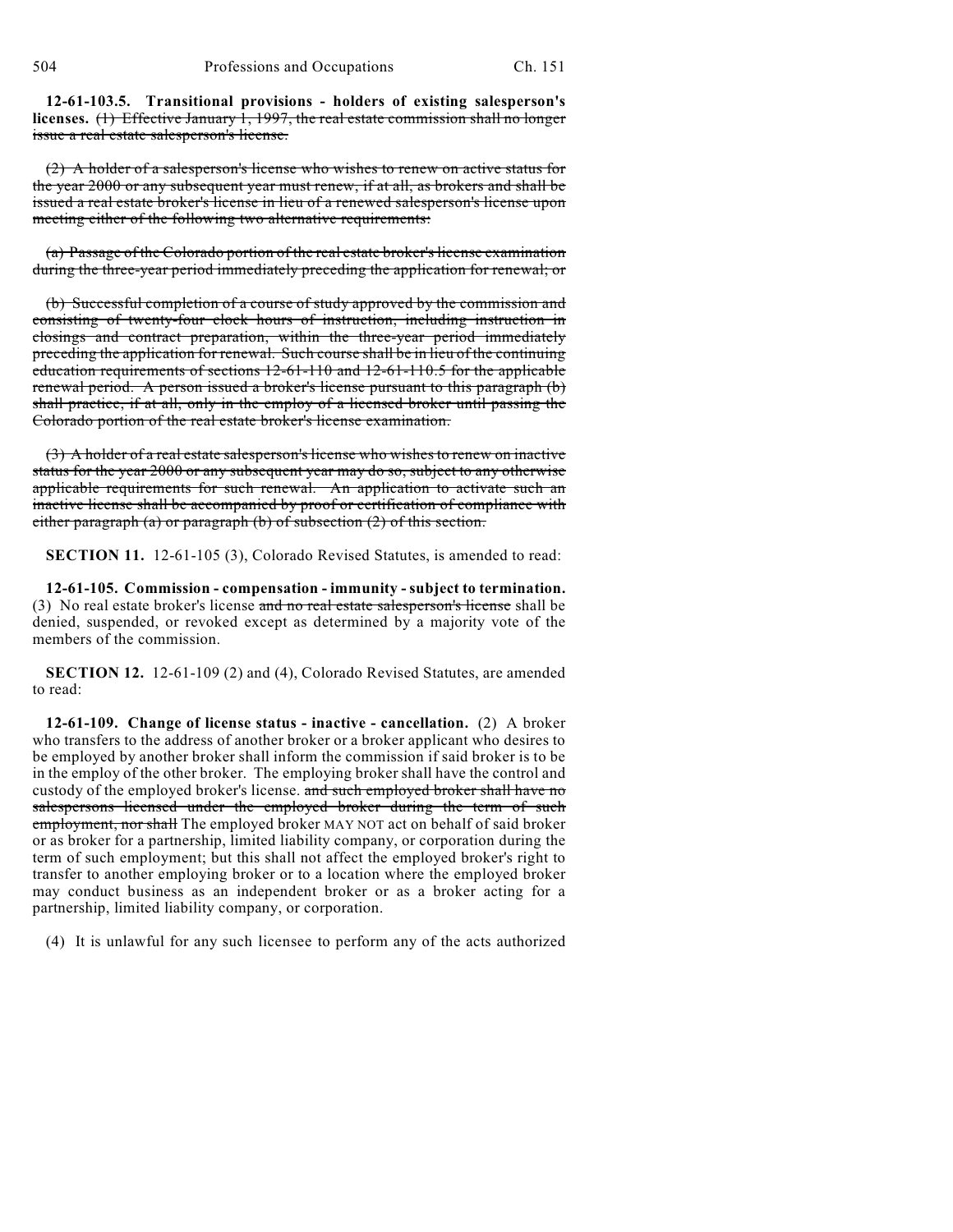under the license in pursuance of this part 1, either directly or indirectly, on and OR after the date that employment has been terminated. When any real estate salesperson or broker whose employment has been terminated is employed by another real estate broker, the commission shall, upon proper notification, enter such change of employment in the records of the commission. Not more than one employer or place of employment shall be shown for any real estate salesperson or broker for the same period of time.

**SECTION 13.** 12-61-110 (5), Colorado Revised Statutes, is amended to read:

**12-61-110. License fees - partnership, limited liability company, and corporation licenses - rules.** (5) The suspension, expiration, or revocation of a real estate broker's license shall automatically inactivate every real estate broker's or real estate salesperson's license where the holder of such license is shown in the commission records to be in the employ of the broker whose license has expired or has been suspended or revoked pending notification to the commission by the employed licensee of a change of employment.

**SECTION 14.** 12-61-110.8 (1), Colorado Revised Statutes, is amended to read:

**12-61-110.8. Renewal of license - fingerprint-based criminal history record check - repeal.** (1) Prior to submitting a renewal application, a salesperson or broker applying for renewal of a license pursuant to section 12-61-110 (4) shall submit a set of fingerprints to the Colorado bureau of investigation for the purpose of conducting a state and national fingerprint-based criminal history record check utilizing records of the Colorado bureau of investigation and the federal bureau of investigation. Nothing in this section shall preclude the commission from making further inquiries into the background of the applicant. The applicant shall pay the fee established by the Colorado bureau of investigation for conducting the fingerprint-based criminal history record check. Upon completion of the criminal history record check, the bureau shall forward the results to the commission.

**SECTION 15.** 12-61-113 (1) (c), (1) (f), (1) (g), (1) (j), (1) (n), (1) (p), (1) (v), (1.5), and (3), Colorado Revised Statutes, are amended to read:

**12-61-113. Investigation - revocation - actions against licensee - repeal.** (1) The commission, upon its own motion, may, and, upon the complaint in writing of any person, shall, investigate the activities of any licensee or any person who assumes to act in such capacity within the state, and the commission, after the holding of a hearing pursuant to section 12-61-114, has the power to impose an administrative fine not to exceed two thousand five hundred dollars for each separate offense and to censure a licensee, to place the licensee on probation and to set the terms of probation, or to temporarily suspend or permanently revoke a license when the licensee has performed, is performing, or is attempting to perform any of the following acts and is guilty of:

(c) Knowingly misrepresenting or making false promises through agents, salespersons, advertising, or otherwise;

(f) In the case of  $\alpha$  salesperson or of a broker registered as in the employ of another broker, failing to place, as soon after receipt as is practicably possible, in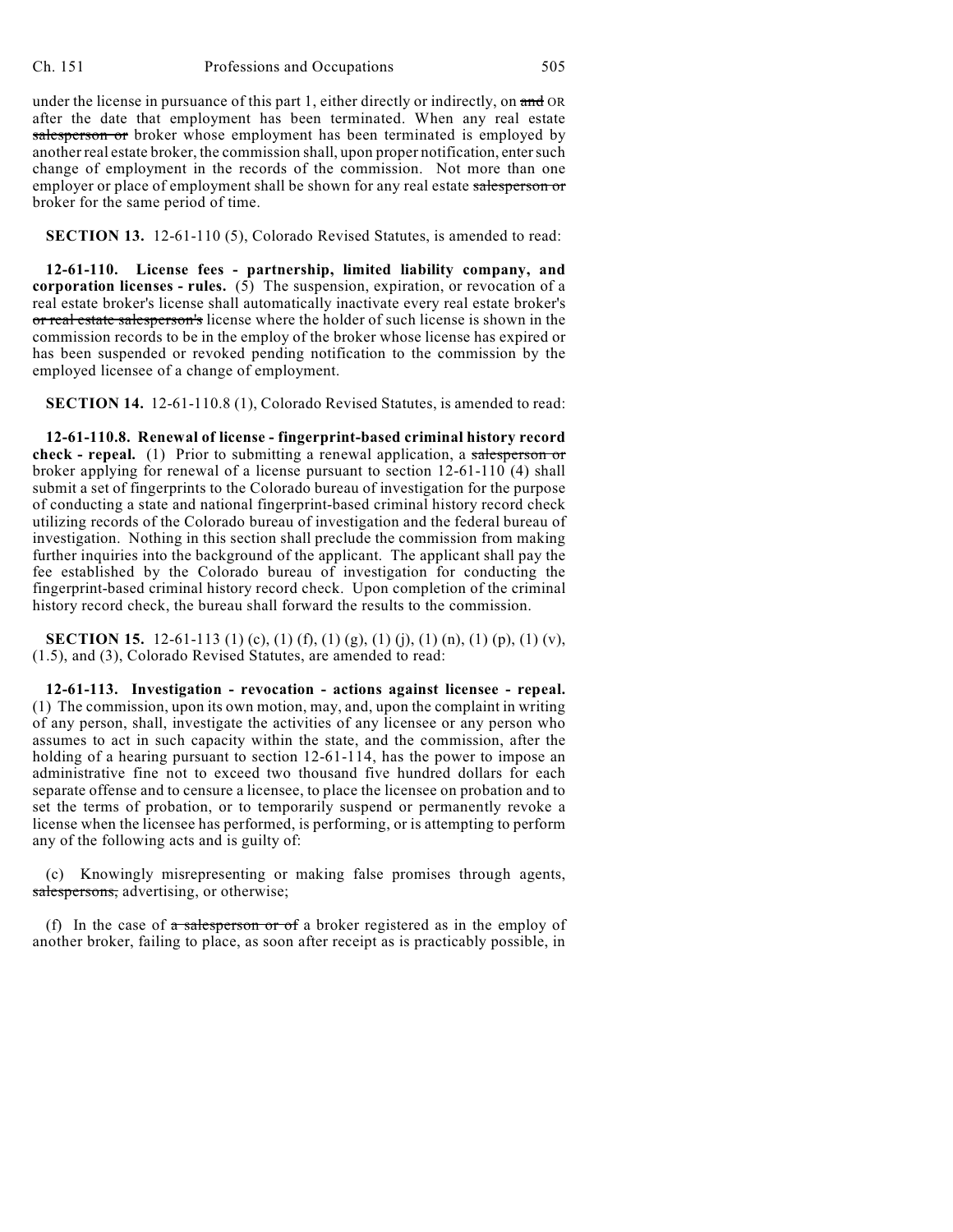the custody of that licensed broker-employer any deposit money or other money or fund entrusted to the employee by any person dealing with the employee as the representative of that licensed broker-employer;

(g) Failing to account for or to remit, within a reasonable time, any moneys coming into his THE LICENSEE'S possession which THAT belong to others, whether acting as real estate brokers salespersons, or otherwise, and failing to keep records relative to said moneys, which records shall contain such information as may be prescribed by the rules and regulations of the commission relative thereto and shall be subject to audit by the commission;

(j) Paying a commission or valuable consideration for performing any of the functions of a real estate broker, or real estate salesperson, as described in this part 1, to any person not licensed under the provisions of this part 1; except that a licensed broker may pay a finder's fee or a share of any commission on a cooperative sale when such payment is made to a real estate broker licensed in another state or country. If a country does not license real estate brokers, then the payee must be a citizen or resident of said country and represent that the payee is in the business of selling real estate in said country.

(n) Having demonstrated unworthiness or incompetency to act as a real estate broker or salesperson by conducting business in such a manner as to endanger the interest of the public;

(p) Procuring, or attempting to procure, a real estate broker's license  $\sigma r$  a real estate salesperson's license or renewing, reinstating, or reactivating, or attempting to renew, reinstate, or reactivate, a real estate broker's license or a real estate salesperson's license by fraud, misrepresentation, or deceit or by making a material misstatement of fact in an application for such license;

(v) Having had a real estate broker's or salesperson's license or a subdivision developer's license suspended or revoked in any jurisdiction, or having had any disciplinary action taken against the broker salesperson, or subdivision developer in any other jurisdiction if the broker's salesperson's, or subdivision developer's action would constitute a violation of this subsection (1). A certified copy of the order of disciplinary action shall be prima facie evidence of such disciplinary action.

(1.5) Every person licensed pursuant to section 12-61-101  $(2)(i)(2)(a)(X)$  shall give a prospective tenant a contract or receipt; and such contract or receipt shall include the address and telephone number of the real estate commission in prominent letters and shall state that the regulation of rental location agents is under the purview of the real estate commission.

(3) Upon request of the commission, when any real estate broker or salesperson is a party to any suit or proceeding, either civil or criminal, arising out of any transaction involving the sale or exchange of any interest in real property or out of any transaction involving a leasehold interest in the real property and when such broker or salesperson is involved in such transaction in such capacity as a licensed broker, or salesperson, it shall be the duty of said broker or salesperson to supply to the commission a copy of the complaint, indictment, information, or other initiating pleading and the answer filed, if any, and to advise the commission of the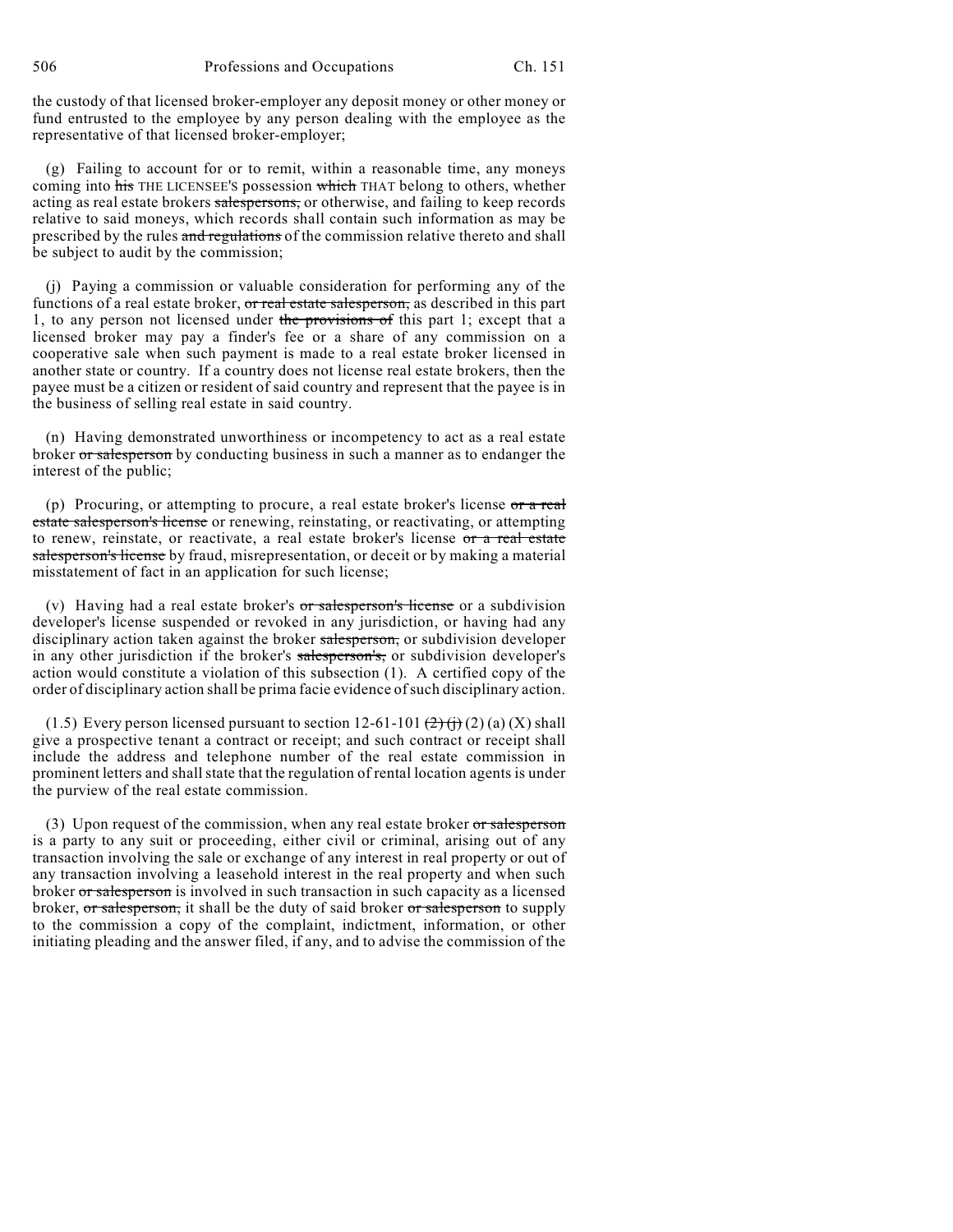disposition of the case and of the nature and amount of any judgment, verdict, finding, or sentence which THAT may be made, entered, or imposed therein.

**SECTION 16.** 12-61-114 (2) and (5), Colorado Revised Statutes, are amended to read:

**12-61-114. Hearing - administrative law judge - review - rule-making authority.** (2) Such proceedings shall be held in the county where the commission has its office or in such other place as the commission may designate. If the licensee is a salesperson or an employed broker, the commission shall also notify the broker employing the licensee by mailing, by first-class mail, a copy of the written notice required under section 24-4-104 (3), C.R.S., to the employing broker's last-known business address.

(5) Pursuant to said proceeding, the court has the right, in its discretion, to stay the execution or effect of any final order of the commission; but a hearing shall be held affording the parties an opportunity to be heard for the purpose of determining whether the public health, safety, and welfare would be endangered by staying the commission's order. In the event that IF the court determines that the order should be stayed, it shall also determine at said hearing the amount of the bond and adequacy of the surety, which bond shall be conditioned upon the faithful performance by such petitioner of all obligations as a real estate broker or salesperson and upon the prompt payment of all damages arising from or caused by the delay in the taking effect of or enforcement of the order complained of and for all costs that may be assessed or required to be paid in connection with such proceedings.

**SECTION 17.** 12-61-117, Colorado Revised Statutes, is amended to read:

**12-61-117. Broker remuneration.** It is unlawful for any real estate salesperson or for any A real estate broker registered in the commission office as in the employ of another broker to accept a commission or valuable consideration for the performance of any of the acts specified in this part 1 from any person except the broker's or the salesperson's employer, who must SHALL be a licensed real estate broker.

**SECTION 18.** 12-61-118, Colorado Revised Statutes, is amended to read:

**12-61-118. Acts of third parties - broker's liability.** Any unlawful act or violation of any of the provisions of this part 1 upon the part of any real estate salesperson or AN employee, or any officer, or member of a licensed real estate broker shall not be cause for disciplinary action against a real estate broker, unless it appears to the satisfaction of the commission that the real estate broker had actual knowledge of the unlawful act or violation or had been negligent in the supervision of salespersons or employees.

**SECTION 19.** 12-61-119, Colorado Revised Statutes, is amended to read:

**12-61-119. Violations.** Any natural person, firm, partnership, limited liability company,  $\sigma r$  association, or  $\frac{1}{2}$  corporation violating the provisions of this part 1 by acting as real estate broker or real estate salesperson in this state without having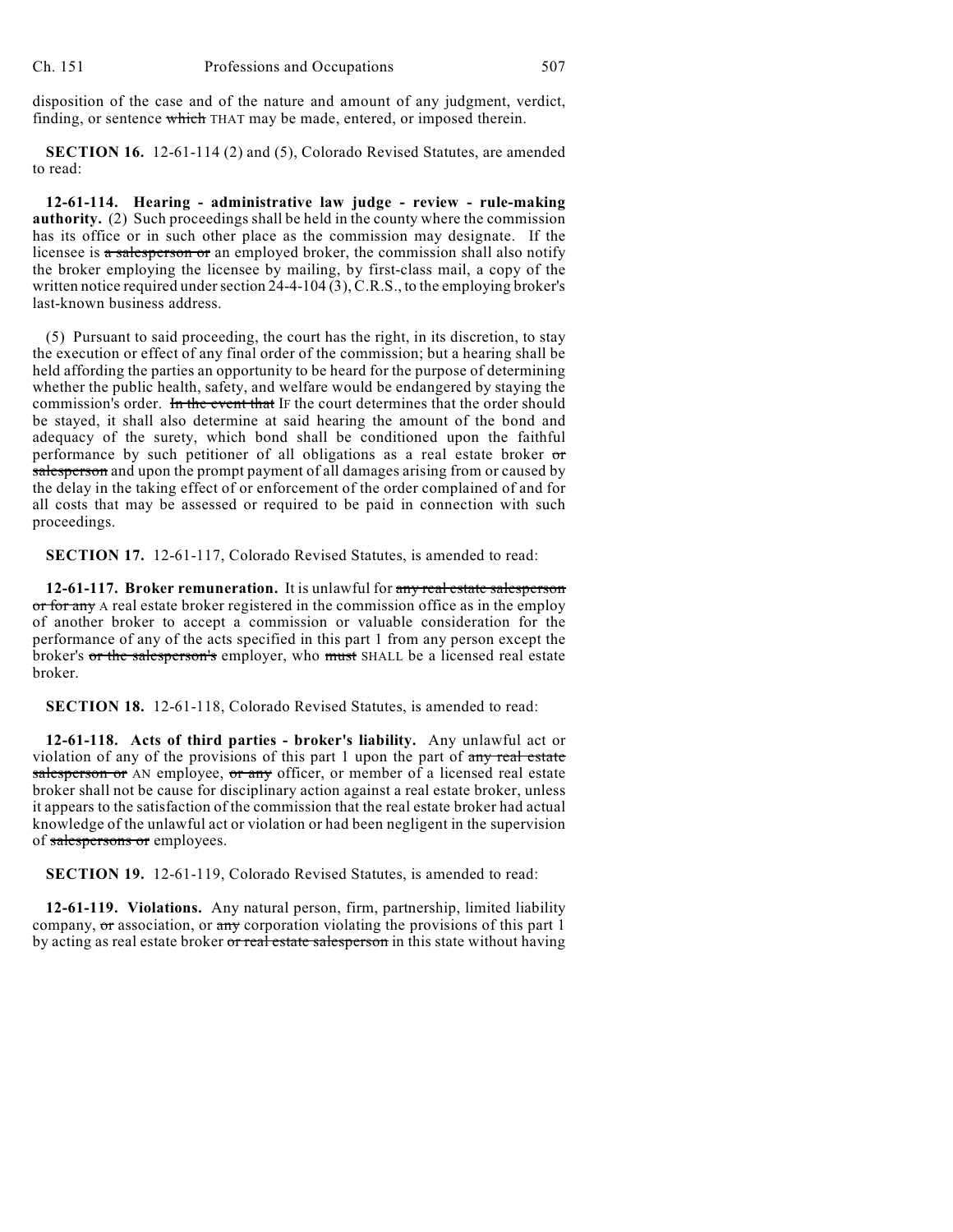obtained a license or by acting as real estate broker or real estate salesperson after that person's THE BROKER'S license has been revoked or during any period for which said license may have been suspended is guilty of a misdemeanor and, upon conviction thereof, if a natural person, shall be punished by a fine of not more than five hundred dollars, or by imprisonment in the county jail for not more than six months, or by both such fine and imprisonment and, if  $\alpha$  corporation AN ENTITY, shall be punished by a fine of not more than five thousand dollars. A second violation, if by a natural person, shall be punishable by a fine of not more than one thousand dollars, or by imprisonment in the county jail for not more than six months, or by both such fine and imprisonment.

**SECTION 20.** 12-61-203.5 (2) (b) (I), Colorado Revised Statutes, is amended to read:

**12-61-203.5. Referral fees - interference with brokerage relationship.** (2) (b) As used in this subsection (2):

(I) "Brokerage relationship" means a relationship entered into between a broker  $\sigma$ r salesperson and a buyer, seller, landlord, or tenant under which the broker  $\sigma$ r salesperson engages in any of the acts set forth in section 12-61-101 (2). A brokerage relationship is not established until a written brokerage agreement is entered into between the parties or is otherwise established by law.

**SECTION 21.** 12-61-702 (5) (b) (II), Colorado Revised Statutes, is amended to read:

**12-61-702. Definitions.** As used in this part 7, unless the context otherwise requires:

(5) (b) "Real estate appraiser" does not include:

(II) Any person licensed as a broker or salesperson pursuant to part 1 of this article who provides an opinion of value that is not represented as an appraisal and is not used for purposes of obtaining financing;

**SECTION 22.** The introductory portion to 12-61-718 (1) (a) and 12-61-718 (1) (a) (II), Colorado Revised Statutes, are amended to read:

**12-61-718. Scope of article - regulated financial institutions - de minimis exemption.** (1) (a)  $\overline{\text{The~provisions of}}$  This article shall not apply to an appraisal relating to any real estate-related transaction or loan made or to be made by a financial institution or its affiliate if such real estate-related transaction or loan is excepted from appraisal regulations established by the primary federal regulator of said financial institution and the appraisal is performed by:

(II) A real estate broker or salesperson licensed under this article with whom said institution or affiliate has contracted for performance of the appraisal.

**SECTION 23.** 12-61-802 (1), Colorado Revised Statutes, is amended to read:

**12-61-802. Definitions.** As used in this part 8, unless the context otherwise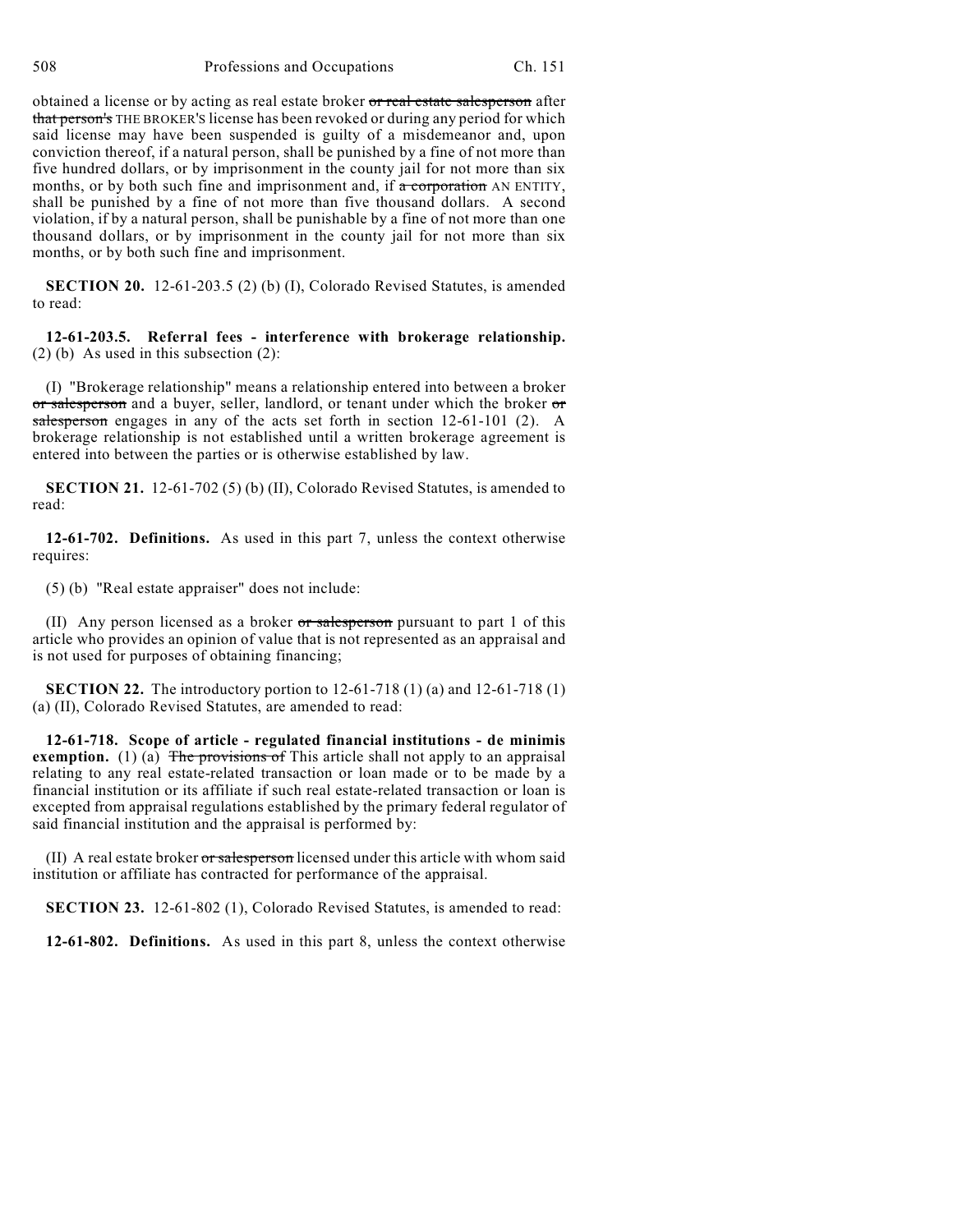requires:

(1) "Broker" shall have the same meaning as set forth in subsection  $(2)$  or  $(3)$  of section 12-61-101 SECTION 12-61-101 (2), except as otherwise specified in this part 8. For purposes of this part 8, "broker" may include a "salesperson" as defined in section 12-61-101 (3).

**SECTION 24.** 12-61-803 (1) and (4), Colorado Revised Statutes, are amended to read:

**12-61-803. Relationships between brokers and the public.** (1) When engaged in any of the activities enumerated in section 12-61-101 (2),  $\sigma$  (3), a broker may act in any transaction as a single agent or transaction-broker. The broker's general duties and obligations arising from that relationship shall be disclosed to the seller and the buyer or to the landlord and the tenant pursuant to section 12-61-808.

(4) A broker licensed pursuant to part 1 of this article, whether acting as a single agent or transaction-broker, may complete standard forms including those promulgated by the Colorado real estate commission and may advise the parties as to effects thereof if the broker is performing the activities enumerated or referred to in section 12-61-101 (2)  $\sigma$  (3) in the transaction in which the forms are to be used. In any such transaction, the broker shall advise the parties that the forms have important legal consequences and that the parties should consult legal counsel before signing such forms.

**SECTION 25.** 12-61-808 (2) (a) (I) and (2) (b), the introductory portion to 12-61-808 (2) (d) (I), and 12-61-808 (2) (g) (I), Colorado Revised Statutes, are amended to read:

**12-61-808. Broker disclosures.** (2) (a) (I) Prior to engaging in any of the activities enumerated in subsection  $(2)$  or  $(3)$  of section  $12-61-101$  SECTION 12-61-101 (2), a transaction-broker shall disclose in writing to the party to be assisted that such broker is not acting as agent for such party and that such broker is acting as a transaction-broker.

(b) Prior to engaging in any of the activities enumerated in section 12-61-101 (2),  $\sigma$   $\tau$  (3), a broker intending to establish a single agency relationship with a seller, landlord, buyer, or tenant shall enter into a written agency agreement with the party to be represented. Such agreement shall disclose the duties and responsibilities specified in section 12-61-804 or 12-61-805, as applicable. Notice of the single agency relationship shall be furnished to any prospective party to the proposed transaction in a timely manner.

(d) (I) Prior to engaging in any of the activities enumerated in section 12-61-101  $(2)$ , or  $(3)$ , a broker intending to work with a buyer or tenant as an agent of the seller or landlord shall provide a written disclosure to such buyer or tenant that shall contain the following:

 $(g)$  (I) Prior to engaging in any of the activities enumerated in section 12-61-101 (2),  $\sigma$  (3), the seller, buyer, landlord, or tenant shall be advised in any written agreement with a broker that the brokerage relationship exists only with the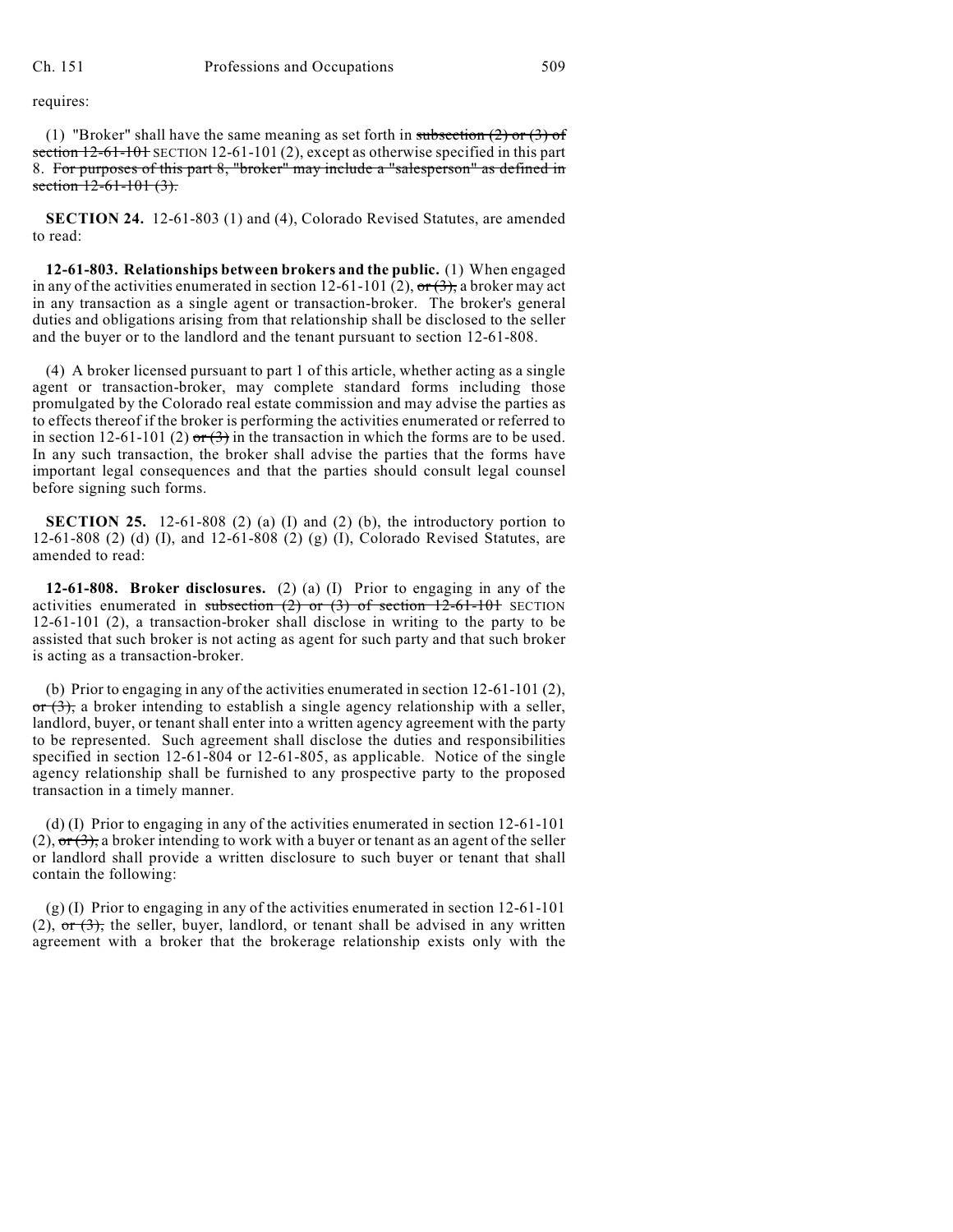designated broker, does not extend to the employing broker or to any other brokers employed or engaged by the employing broker who are not so designated, and does not extend to the brokerage company.

**SECTION 26.** 12-61-811, Colorado Revised Statutes, is amended to read:

**12-61-811. Violations.** The violation of any provision of this part 8 by a broker or salesperson shall constitute CONSTITUTES an act pursuant to section 12-61-113  $(1)$  (k) for which the real estate commission may investigate and take administrative action against any such broker or salesperson pursuant to sections 12-61-113 and 12-61-114. if it has reason to believe that this part 8 has been violated.

**SECTION 27.** 12-61-905 (1) (c) (III), Colorado Revised Statutes, is amended to read:

**12-61-905. Powers and duties of the director.** (1) The director shall deny, refuse to renew, or revoke the license of an applicant who has:

(c) Within the last five years, had a license, registration, or certification issued by Colorado or another state revoked or suspended for fraud, deceit, material misrepresentation, theft, or the breach of a fiduciary duty, and such discipline denied the person authorization to practice as:

(III) A real estate salesperson; as defined by section  $12-61-101$  (3);

**SECTION 28.** 12-61-912 (1), the introductory portion to 12-61-912 (3) (a), and 12-61-912 (3) (b), Colorado Revised Statutes, are amended to read:

**12-61-912. Dual status as real estate broker - requirements.** (1) Unless a mortgage broker complies with both subsections (2) and (3) of this section, he or she shall not act as a loan originator in any transaction in which:

(a) The mortgage broker acts or has acted as a real estate broker; or salesperson; or

(b) Another person doing business under the same licensed real estate broker acts or has acted as a real estate broker. or salesperson.

 $(3)$  (a) A real estate broker or salesperson licensed under part 1 of this article who also acts as a mortgage broker shall carry on such mortgage broker business activities and shall maintain such person's mortgage broker business records separate and apart from the real estate broker activities conducted pursuant to part 1 of this article. Such activities shall be deemed separate and apart even if they are conducted at an office location with a common entrance and mailing address if:

(b) This subsection  $(3)$  shall not require a real estate broker or salesperson licensed under part 1 of this article who also acts as a mortgage broker to maintain a physical separation within the office facility for the conduct of its real estate and mortgage broker activities if the director determines that maintaining such physical separation would constitute an undue financial hardship upon the mortgage broker and is unnecessary for the protection of the public.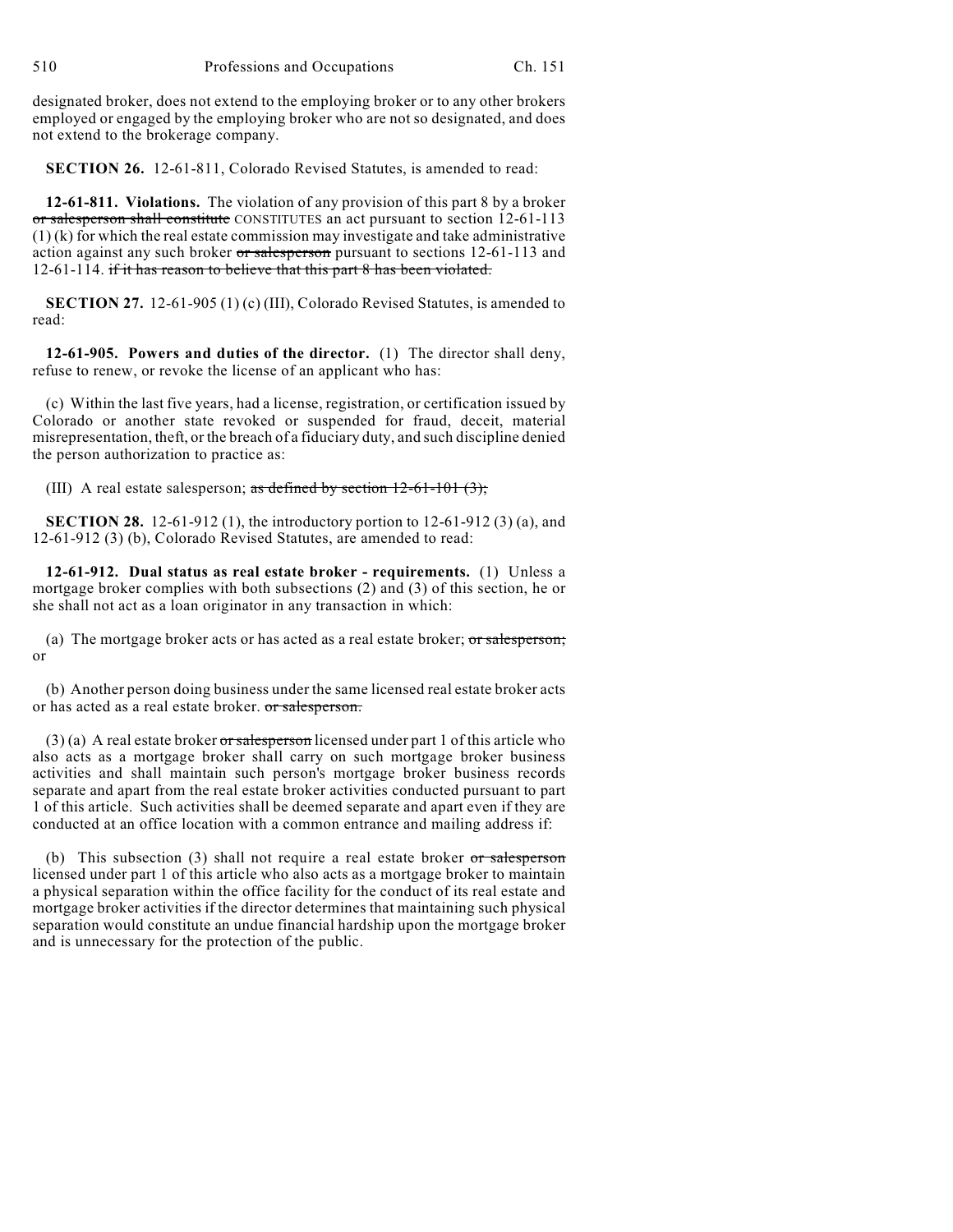**SECTION 29.** 6-1-1103 (4) (b) (VII), Colorado Revised Statutes, is amended to read:

**6-1-1103. Definitions.** As used in this part 11, unless the context otherwise requires:

(4) (b) The term "foreclosure consultant" does not include:

(VII) A person licensed as a real estate broker or real estate salesperson under article 61 of title 12, C.R.S., while the person engages in any activity for which the person is licensed; or

**SECTION 30.** The introductory portion to 8-70-136 (1), Colorado Revised Statutes, is amended to read:

**8-70-136. Employment does not include - brokers.** (1) "Employment" does not include services performed by an individual as a licensed real estate salesperson BROKER or as a direct seller engaged in the trade or business of selling, or soliciting the sale of, a consumer product in a home or in an establishment other than a permanent retail establishment or as an individual engaged in the trade or business of the delivering or distribution of newspapers or shopping news, including any services directly related to such trade or business if:

**SECTION 31.** 29-26-101 (1) (d) (III), Colorado Revised Statutes, is amended to read:

**29-26-101. Legislative declaration.** (1) The general assembly hereby finds and declares that:

(d) In selecting members of the advisory boards, the governing bodies of local government shall give preference to residents of the jurisdiction who have demonstrated experience in housing matters, preferably within the territorial boundaries of the jurisdiction, as a result of their current or former experience, without limitation, as a:

(III) Real estate salesperson or broker licensed in accordance with part 1 of article 61 of title 12, C.R.S.;

**SECTION 32.** The introductory portion to 12-61-110.5 (1), 12-61-110.5 (1) (c) and (2), and the introductory portion to 12-61-110.5 (3), Colorado Revised Statutes, are amended to read:

**12-61-110.5. Renewal of license - continuing education requirement.** (1) Commencing January 1, 1992, except as otherwise provided in subsection (4) of this section, a salesperson or broker applying for renewal of a license pursuant to section 12-61-110 (4) shall include with such application a certified statement verifying successful completion of real estate courses in accordance with the following schedule:

(c) For licensees applying for renewal in 1994 and thereafter, passage within the previous three years of the Colorado portion of the real estate exam or completion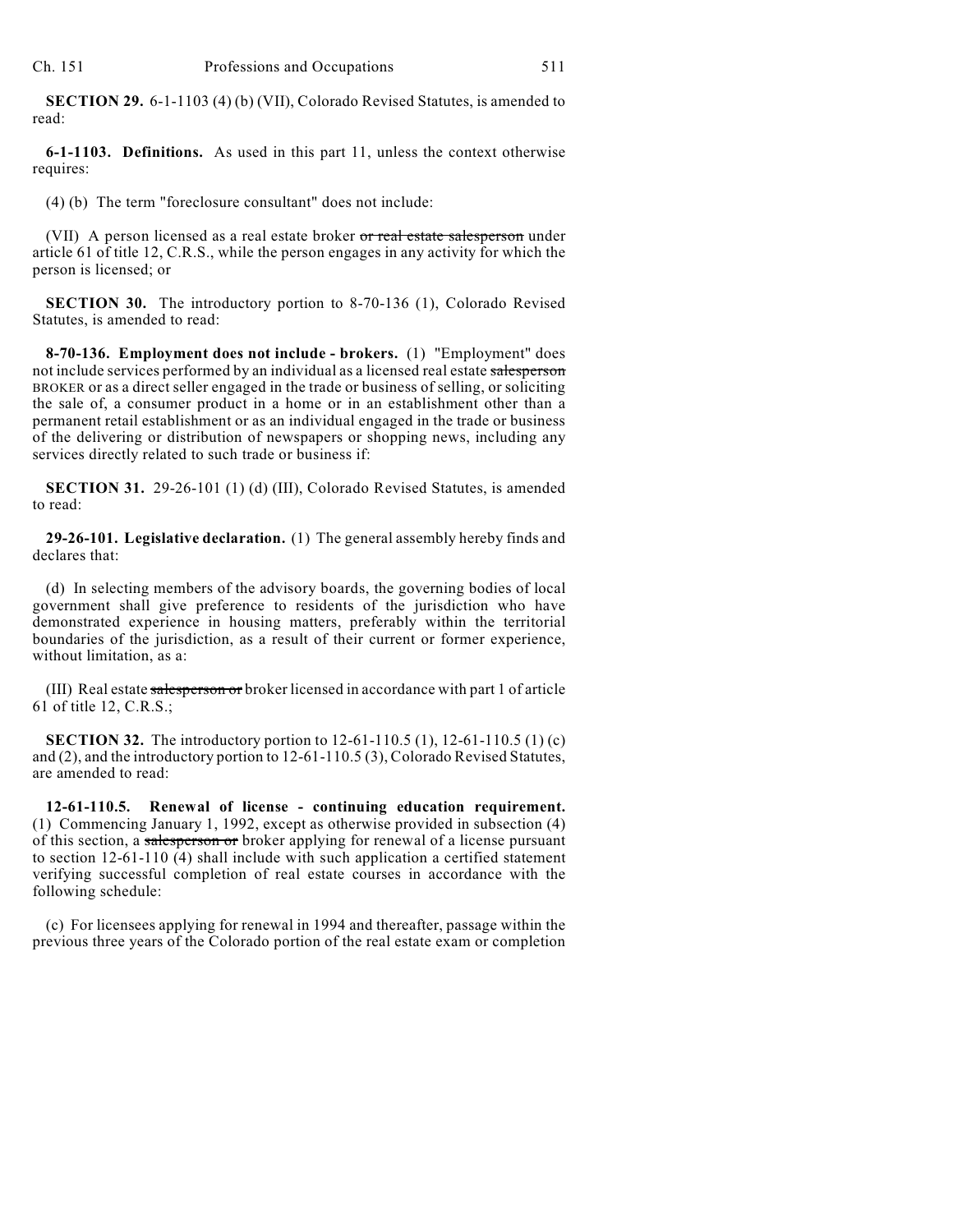of a minimum of twenty-four hours of credit, eight TWELVE of which shall be the credits developed by the real estate commission pursuant to subsection (2) of this section.

(2) The real estate commission shall develop eight TWELVE hours of credit designed to assure reasonable currency of real estate knowledge by licensees, which credits shall include an update of the current statutes and the rules promulgated by the commission that affect the practice of real estate. If a licensee takes a course pursuant to rule 260 of the Colorado rules of civil procedure and such course concerns real property law, such licensee shall receive credit for such course toward the fulfillment of such licensee's continuing education requirements pursuant to this section. Such credits shall be taken from an accredited Colorado college or university; a Colorado community college; a Colorado private occupational school holding a certificate of approval from the state board for community colleges and occupational education; or an educational institution or an educational service described in section 12-59-104. Successful completion of such credits shall require satisfactory passage of a written examination or written examinations of the materials covered. Such examinations shall be audited by the commission to verify their accuracy and the validity of the grades given. The commission shall set the standards required for satisfactory passage of the examinations.

(3) All credits, other than the credits specified in subsection (2) of this section, shall be acquired from educational programs contributing COURSES APPROVED BY THE COMMISSION THAT CONTRIBUTE directly to the professional competence of a licensee. Such credits may be acquired through successful completion of instruction in one or more of the following subjects:

**SECTION 33.** 12-61-105 (1), Colorado Revised Statutes, is amended to read:

**12-61-105. Commission - compensation - immunity - subject to termination.** (1) There shall be a commission of five members, appointed by the governor, which shall administer parts 1, 3, and 4 of this article. This commission shall be known as the real estate commission, ALSO referred to in this part 1 as the "commission", and shall consist of three real estate brokers who have had not less than five years' experience in the real estate business in Colorado one person with expertise in subdivision development, and one person representative TWO REPRESENTATIVES of the public at large. Members of the commission shall hold office for a period of three years. Upon the death, resignation, removal, or otherwise of any member of the commission, the governor shall appoint a member to fill out the unexpired term. The governor shall have the authority to MAY remove any member for misconduct, neglect of duty, or incompetence.

**SECTION 34.** 12-61-103 (6) (b), Colorado Revised Statutes, is amended to read:

**12-61-103. Application for license.** (6) (b) An applicant for a broker's license who has held a real estate license in another jurisdiction that administers a real estate broker's examination and the applicant WHO has been licensed for two OR MORE years prior to applying for a Colorado license may be issued a broker's license if the applicant establishes that he or she possesses credentials and qualifications that are substantively equivalent to the requirements in Colorado for licensure by examination. A broker's license may be issued under this paragraph (b) only if the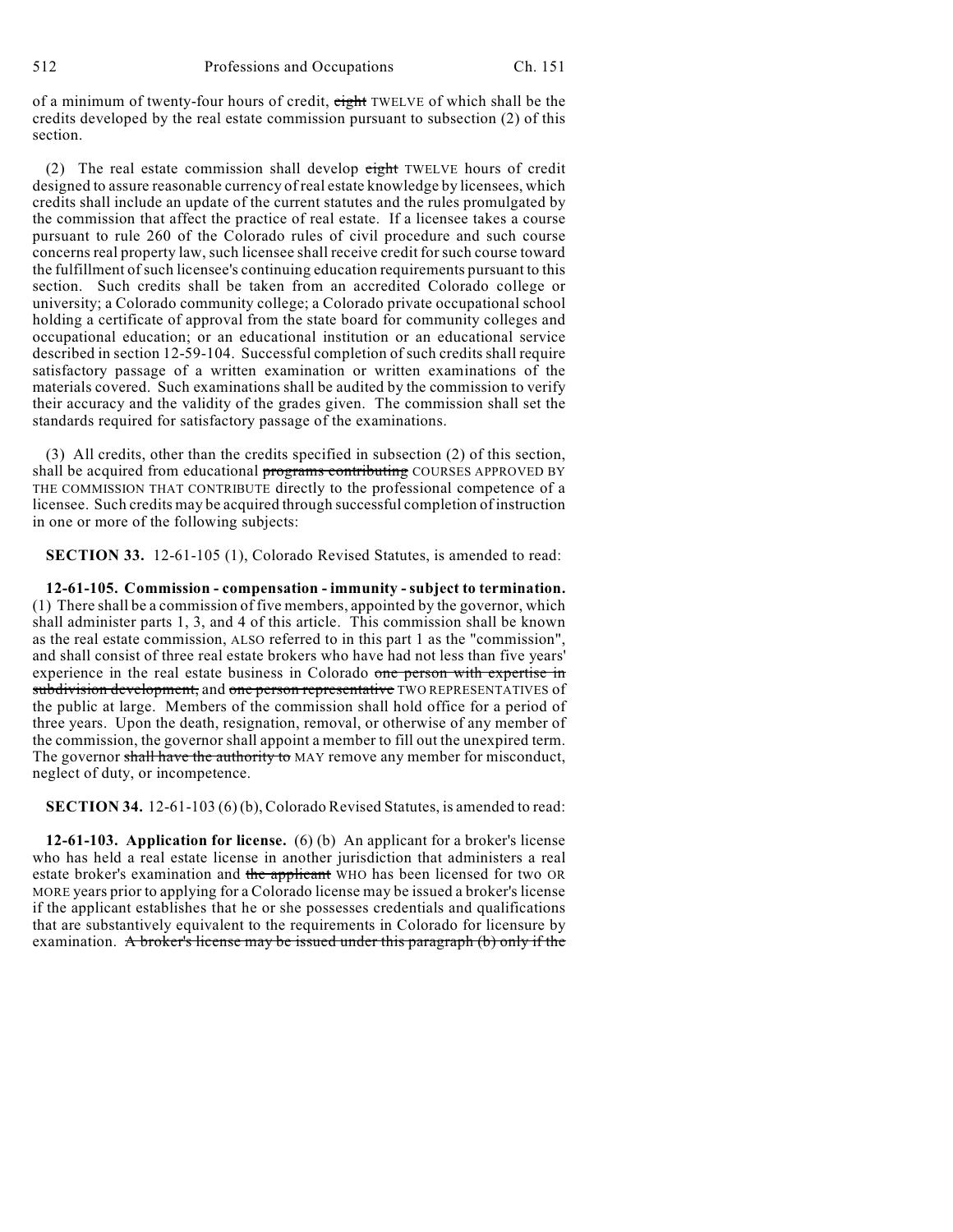jurisdiction from which the applicant holds a real estate license allows the issuance of a real estate broker's license to applicants from the state of Colorado in substantially the same manner as set forth in this paragraph (b).

**SECTION 35.** 12-61-113 (1), Colorado Revised Statutes, is amended BY THE ADDITION OF A NEW PARAGRAPH to read:

**12-61-113. Investigation - revocation - actions against licensee - repeal.** (1) The commission, upon its own motion, may, and, upon the complaint in writing of any person, shall, investigate the activities of any licensee or any person who assumes to act in such capacity within the state, and the commission, after the holding of a hearing pursuant to section 12-61-114, has the power to impose an administrative fine not to exceed two thousand five hundred dollars for each separate offense and to censure a licensee, to place the licensee on probation and to set the terms of probation, or to temporarily suspend or permanently revoke a license when the licensee has performed, is performing, or is attempting to perform any of the following acts and is guilty of:

(y) WITHIN THE LAST FIVE YEARS, HAVING A LICENSE, REGISTRATION, OR CERTIFICATION ISSUED BY COLORADO OR ANOTHER STATE REVOKED OR SUSPENDED FOR FRAUD, DECEIT, MATERIAL MISREPRESENTATION, THEFT, OR THE BREACH OF A FIDUCIARY DUTY, AND SUCH DISCIPLINE DENIED THE PERSON AUTHORIZATION TO PRACTICE AS:

(I) A MORTGAGE BROKER;

(II) A REAL ESTATE BROKER OR SALESPERSON;

(III) A REAL ESTATE APPRAISER, AS DEFINED BY SECTION 12-61-702 (5);

(IV) AN INSURANCE PRODUCER, AS DEFINED BY SECTION 10-2-103 (6), C.R.S.;

(V) AN ATTORNEY;

(VI) A SECURITIES BROKER-DEALER, AS DEFINED BY SECTION 11-51-201 (2), C.R.S.;

(VII) A SECURITIES SALES REPRESENTATIVE, AS DEFINED BY SECTION 11-51-201 (14), C.R.S.;

(VIII) AN INVESTMENT ADVISOR, AS DEFINED BY SECTION 11-51-201 (9.5), C.R.S.; OR

(IX) AN INVESTMENT ADVISOR REPRESENTATIVE, AS DEFINED BY SECTION 11-51-201 (9.6), C.R.S.

**SECTION 36.** 12-61-113 (1) (m), Colorado Revised Statutes, is amended to read:

**12-61-113. Investigation - revocation - actions against licensee - repeal.** (1) The commission, upon its own motion, may, and, upon the complaint in writing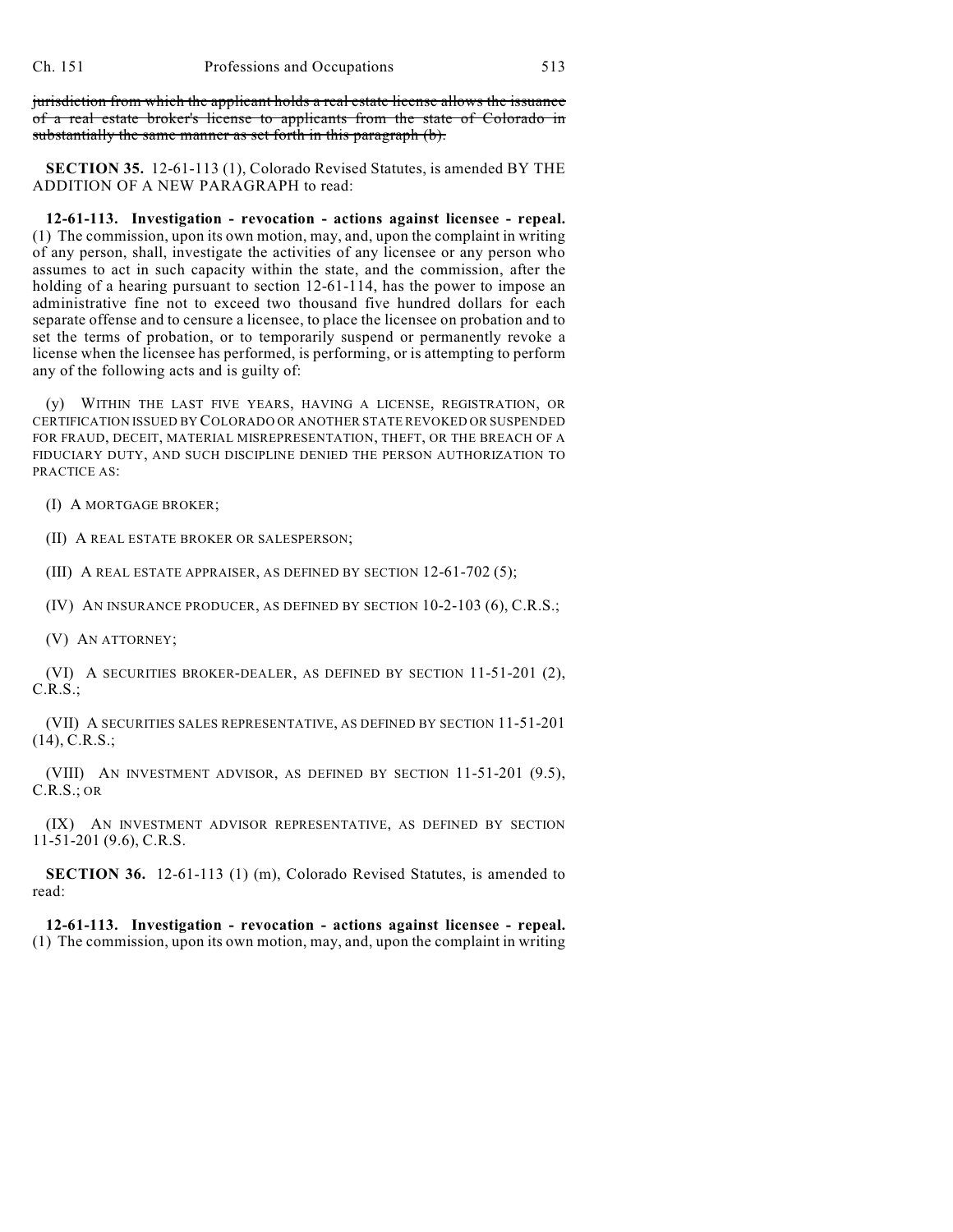of any person, shall, investigate the activities of any licensee or any person who assumes to act in such capacity within the state, and the commission, after the holding of a hearing pursuant to section 12-61-114, has the power to impose an administrative fine not to exceed two thousand five hundred dollars for each separate offense and to censure a licensee, to place the licensee on probation and to set the terms of probation, or to temporarily suspend or permanently revoke a license when the licensee has performed, is performing, or is attempting to perform any of the following acts and is guilty of:

(m) Conviction of, entering a plea of guilty to, or entering a plea of nolo contendere to any crime in article 3 of title 18, C.R.S.; in parts 1, 2, 3, and 4 of article 4 of title 18, C.R.S.; in part 1, 2, 3, 4, 5, 7,  $\sigma$  and 8, or 9 of article 5 of title 18, C.R.S.;  $\frac{1}{2}$  in ARTICLE 5.5 OF TITLE 18, C.R.S.; PARTS 1, 3, 4, 6, 7, AND 8 OF ARTICLE 6 OF TITLE 18, C.R.S.; PARTS 1, 3, 4, 5, 6, 7, AND 8 OF ARTICLE 7 OF TITLE 18, C.R.S.; part 3 of article 8 of title 18, C.R.S.; in article 15 of title 18, C.R.S.; in article 17 of title 18, C.R.S.; SECTION 18-18-404, 18-18-405,18-18-406,18-18-411,18-18-412.5, 18-18-412.7, 18-18-412.8, 18-18-415,18-18-416, 18-18-422, OR 18-18-423,C.R.S., or any other like crime under Colorado law, federal law, or the laws of other states. A certified copy of the judgment of a court of competent jurisdiction of such conviction or other official record indicating that such plea was entered shall be conclusive evidence of such conviction or plea in any hearing under this part 1.

**SECTION 37.** 12-61-103 (1) (b) (I), Colorado Revised Statutes, is amended to read:

**12-61-103. Application for license.** (1) (b) (I) Prior to submitting an application for a license pursuant to paragraph (a) of this subsection (1), each applicant shall submit a set of fingerprints to the Colorado bureau of investigation for the purpose of conducting a state and national fingerprint-based criminal history record check utilizing records of the Colorado bureau of investigation and the federal bureau of investigation. The applicant shall pay the fee established by the Colorado bureau of investigation for conducting the fingerprint-based criminal history record check to the bureau. Upon completion of the criminal history record check, the bureau shall forward the results to the real estate commission. THE REAL ESTATE COMMISSION MAY ACQUIRE A NAME-BASED CRIMINAL HISTORY RECORD CHECK FOR AN APPLICANT WHO HAS TWICE SUBMITTED TO A FINGERPRINT-BASED CRIMINAL HISTORY RECORD CHECK AND WHOSE FINGERPRINTS ARE UNCLASSIFIABLE.

**SECTION 38.** The introductory portion to 12-61-110 (4) (a), Colorado Revised Statutes, is amended to read:

**12-61-110. License fees - partnership, limited liability company, and corporation licenses - rules.** (4) (a) The commission shall require that any person licensed under this part 1, whether on an active or inactive basis, renew said license on an anniversary date every three years. Renewal shall be conditioned upon fulfillment of the continuing education requirements set forth in section 12-61-110.5 and submission of fingerprints as required in section 12-61-110.8; except that any person licensed under this part 1 who maintains an inactive license and wants to renew to an active status shall only submit fingerprints as required in section 12-61-110.8 upon application to an active status AND, EXCEPT THAT, THE REAL ESTATE COMMISSION MAY ACQUIRE A NAME-BASED CRIMINAL HISTORY RECORD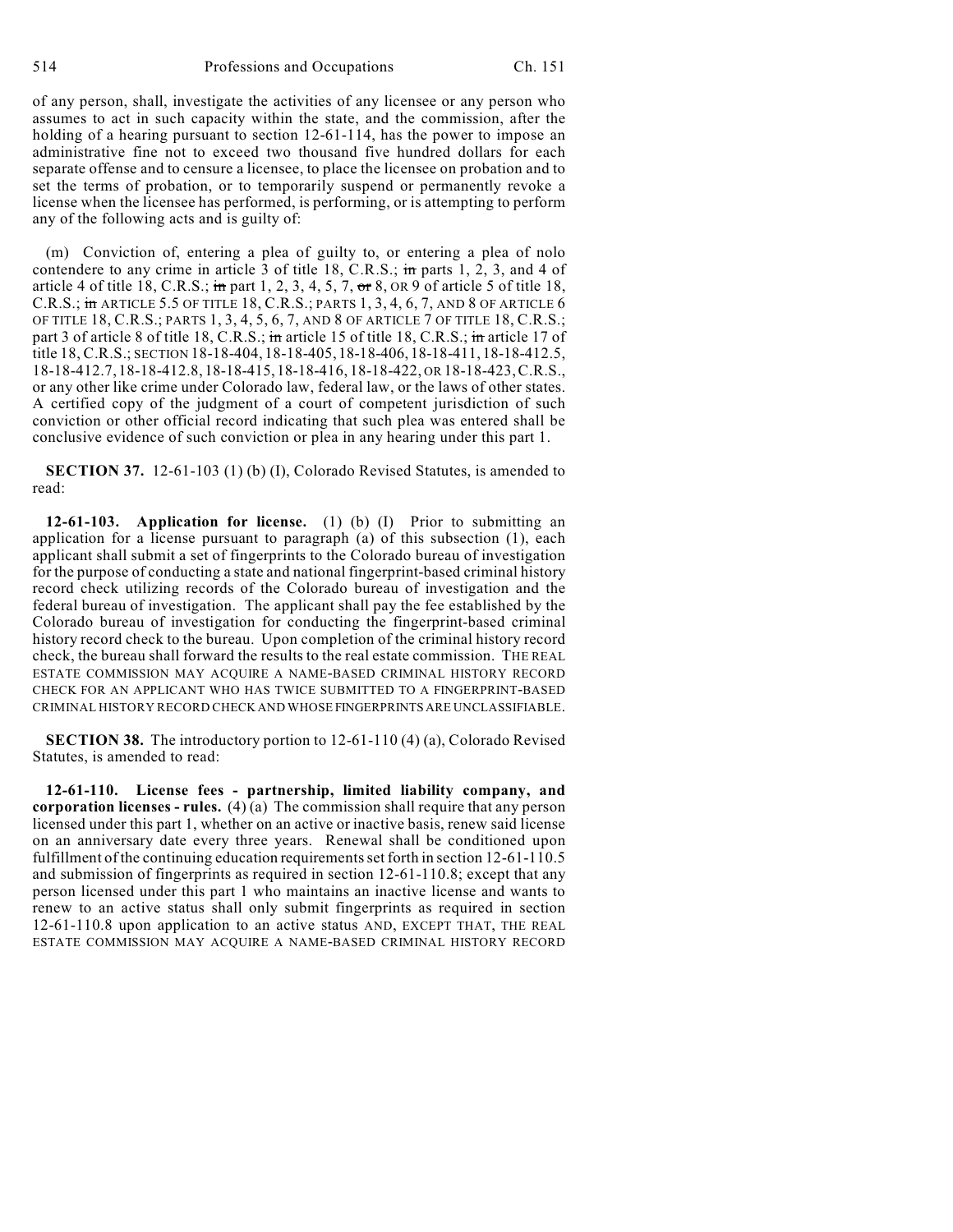CHECK FOR AN APPLICANT WHO HAS TWICE SUBMITTED TO A FINGERPRINT-BASED CRIMINAL HISTORY RECORD CHECK AND WHOSE FINGERPRINTS ARE UNCLASSIFIABLE. For persons renewing or reinstating an active license, written certification verifying completion for the previous three-year licensing period of the continuing education requirements set forth in said section shall accompany and be submitted to the commission with the application for renewal or reinstatement. For persons who did not submit certification verifying compliance with section 12-61-110.5 at the time a license was renewed or reinstated on an inactive status, written certification verifying completion for the previous three-year licensing period of the continuing education requirements set forth in said section shall accompany and be submitted with any future application to reactivate the license. The commission may by rule establish procedures to facilitate such a renewal. Until such procedures are established, every license issued under the provisions of this part 1 shall expire at 12 midnight on December 31 of the year in which issued; except that each renewal of such license shall be for three years and shall expire at 12 midnight on December 31 of the third year. In the absence of any reason or condition that might warrant the refusal of the granting of a license or the revocation thereof, the commission shall issue a new license upon receipt by the commission of the written request of the applicant and the fees therefor, as required by this section. Applications for renewal will be accepted thirty days prior to January 1. A person who fails to renew a license before January 1 of the year succeeding the year of the expiration of such license may reinstate the license as follows:

**SECTION 39.** 12-61-111, Colorado Revised Statutes, is amended to read:

**12-61-111. Disposition of moneys.** All moneys FEES collected by the real estate commission under parts 1 and 4 of this article, not including ADMINISTRATIVE FEES THAT ARE IN THE NATURE OF AN ADMINISTRATIVE FINE AND fees retained by contractors pursuant to contracts entered into in accordance with section 12-61-103 or 24-34-101, C.R.S., shall be transmitted to the state treasurer, who shall credit the same to the division of real estate cash fund. Pursuant to section 12-61-111.5, the general assembly shall make annual appropriations from said fund for expenditures of the commission incurred in the performance of its duties under parts 1 and 4 of this article. The commission may request an appropriation specifically designated for educational and enforcement purposes. The expenditures incurred by the commission under parts 1 and  $\overline{4}$  of this article shall be made out of such appropriations upon vouchers and warrants drawn pursuant to law.

**SECTION 40.** 12-61-204, Colorado Revised Statutes, is amended to read:

**12-61-204. Repeal of part.** This part 2 is repealed, effective July 1, 2008 2017. Prior to such repeal, the provisions in this part 2 shall be reviewed as provided for in section 24-34-104, C.R.S.

**SECTION 41.** 12-61-408, Colorado Revised Statutes, is amended to read:

**12-61-408. Repeal of part.** This part 4 is repealed, effective July 1, 2008 2017. Prior to such repeal, the provisions in this part 4 shall be reviewed as provided for in section 24-34-104, C.R.S.

**SECTION 42.** 12-61-615, Colorado Revised Statutes, is amended to read: